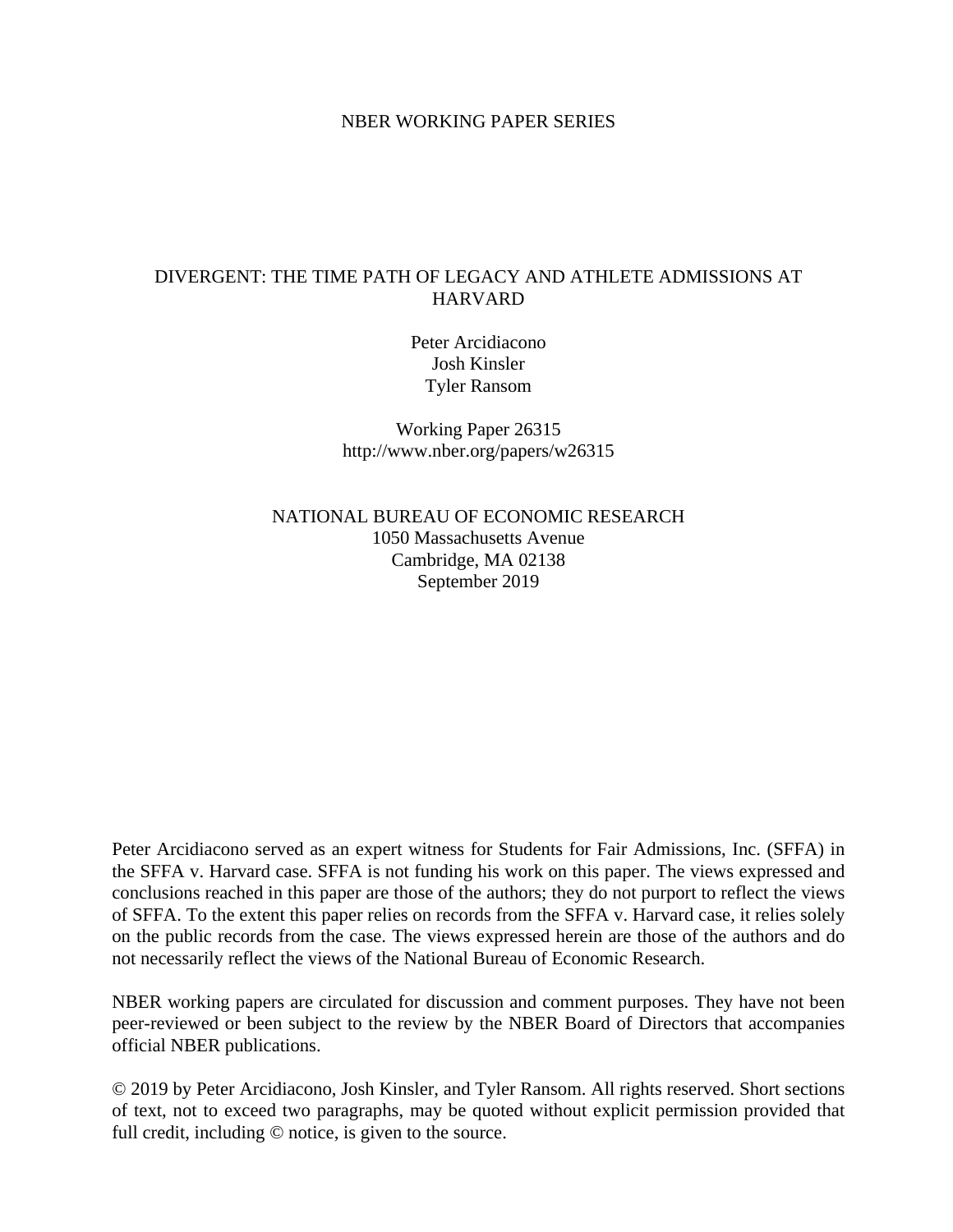Divergent: The Time Path of Legacy and Athlete Admissions at Harvard Peter Arcidiacono, Josh Kinsler, and Tyler Ransom NBER Working Paper No. 26315 September 2019 JEL No. I23,I24,J15

#### **ABSTRACT**

Applications to elite US colleges have more than doubled over the past 20 years, with little change in the number of available seats. We examine how this increased competition has affected the admissions advantage that legacies and athletes (LA) receive. Using data on Harvard applications over 18 years, we show that non-legacy, non-athlete (NLNA) applications grew considerably and that LA applications remained flat. Yet, the share of LA admits remained stable, implying substantial increases in admissions advantages for legacies and athletes. We develop a simple theoretical model of university admissions to frame our empirical analysis. Viewed through the lens of the model, stability in the share of LA admits implies that elite colleges treat the number of LA admits and overall admit quality as complements. Our empirical analysis reveals that, if the admissions advantages for LA applicants had been constant throughout this period, there would have been a large increase in the number of minority admits.

Peter Arcidiacono Department of Economics 201A Social Sciences Building Duke University Durham, NC 27708 and NBER psarcidi@econ.duke.edu

Josh Kinsler University of Georgia jkinsler@uga.edu

Tyler Ransom Department of Economics University of Oklahoma 158 CCD1 308 Cate Center Drive Norman, OK 73072 ransom@ou.edu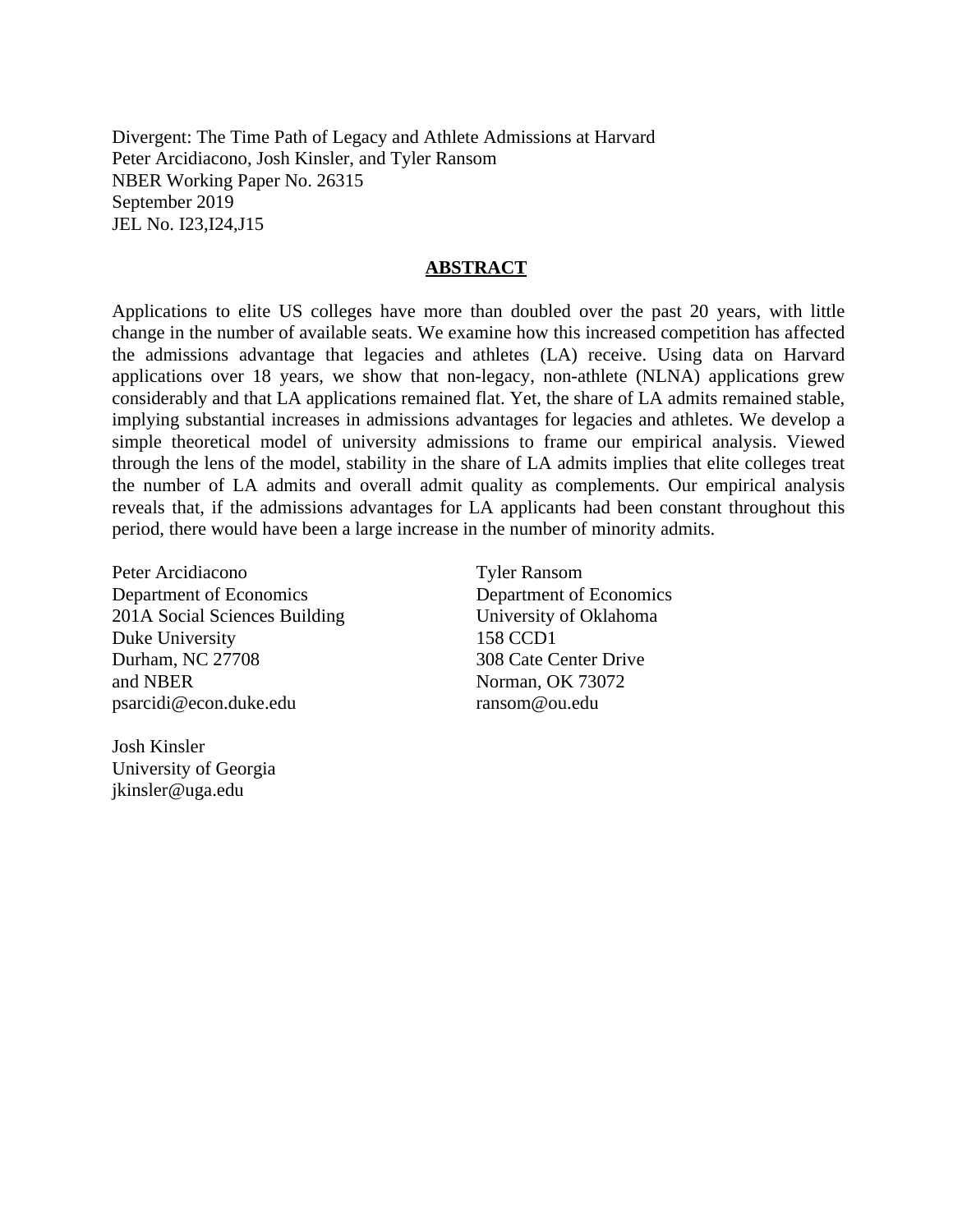## 1 Introduction

Admissions at elite colleges in the US have become increasingly competitive. Application rates have soared with little change in the number of seats available [\(Smith,](#page-24-0) [2018\)](#page-24-0). For the Class of 2023, Harvard College received 43,330 applications and only admitted 1,950 [\(Caldera](#page-22-0) [and Mohammadzadeh,](#page-22-0)  $2019$  $2019$  $2019$ <sup>1</sup>. As a result of the increased competition for a fixed number of seats, the preferences elite colleges give to specialized applicant groups have received greater scrutiny [\(Desai,](#page-22-1) [2018\)](#page-22-1). The college admissions scandal that came to light in early 2019 was especially incendiary, in part because it showed that elite colleges' preference for athletes gives further opportunity to applicants from wealthy backgrounds who may not be as academically qualified as the typical admitted student [\(Chappell and Kennedy,](#page-22-2) [2019\)](#page-22-2).

In this paper, we examine how increased competition for spots at elite colleges has affected the admissions outcomes of legacies and athletes. We focus on Harvard applicants for the Classes of 2000 to 2017 where—as a result of the Students for Fair Admissions v. Harvard lawsuit—information on admissions for legacies and athletes (LA) and those who are neither legacies or athletes (NLNA) was unsealed (see [Trial Exhibit DX 042\)](#page-24-1).[2](#page-2-1) The overall application trends at Harvard during this time frame parallel the trends in the elite college market, with total applications almost doubling over the period. Yet, the rise in applications to Harvard was driven almost entirely by growth in NLNA applications. Consequently, LA applicants accounted for an increasingly smaller share of the applicant pool, falling from 7.5% to 4%.

To frame how a university might respond to a substantial increase in NLNA applications, we develop a simple theoretical model of university admissions. We show that if a university views the quality of admitted students and the number of LA admits as substitutes, then increasing NLNA applicants will decrease the number of LA admits. As the NLNA applicant pool expands, Harvard would be willing to reduce the number of LA admits in favor of higher quality NLNA applicants. However, student quality and the number of LA admits could also be complements if, for example, legacy admits boost fundraising and the productivity

<span id="page-2-1"></span><span id="page-2-0"></span><sup>&</sup>lt;sup>1</sup>Class refers to the year applicants would graduate from Harvard if they did so in four years.

<sup>&</sup>lt;sup>2</sup>Legacy refers to those who have at least one parent who attended Harvard. Admissions information is not separately available for legacy and athlete applicants. As a result, all of the analysis in this paper combines these two categories.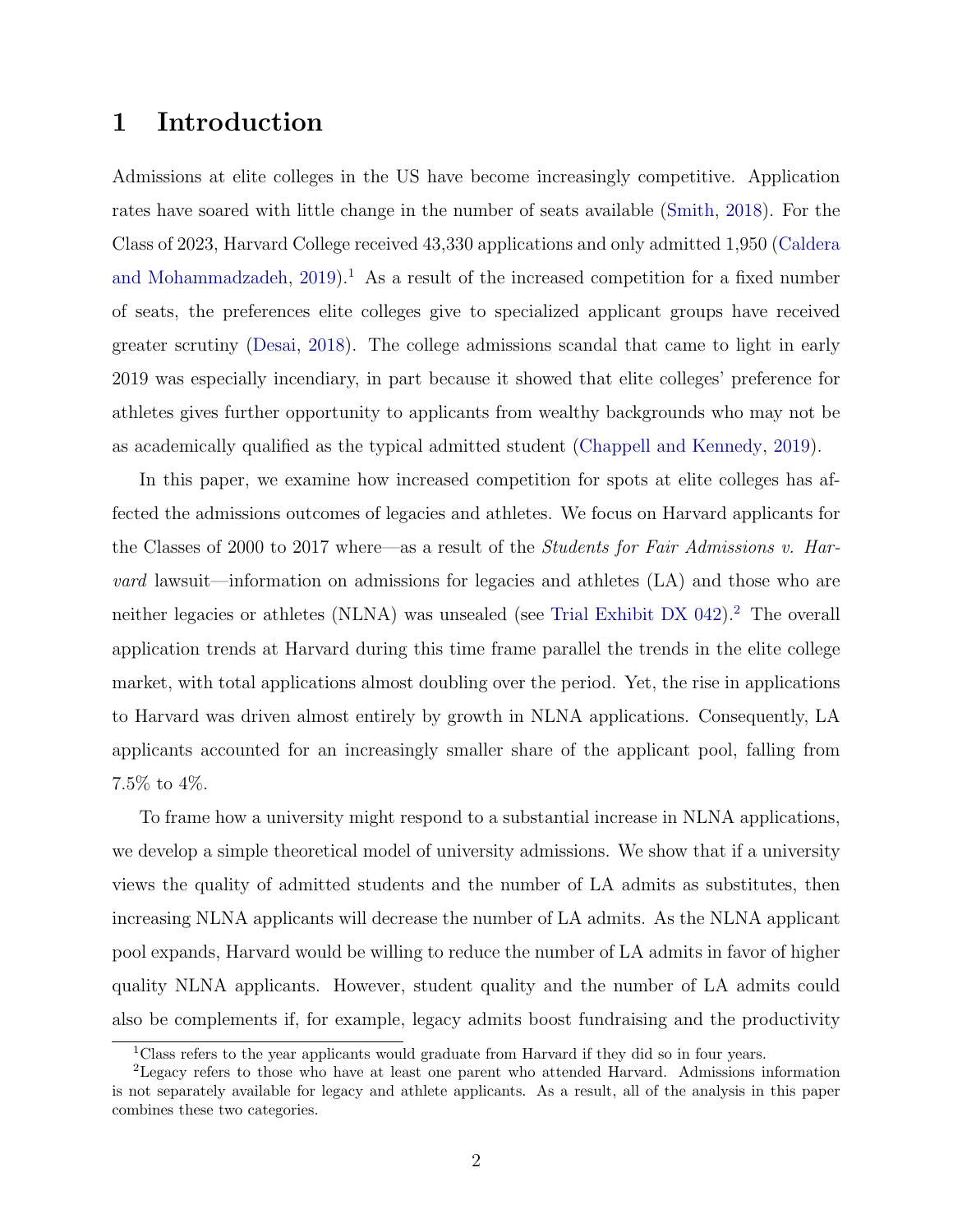of institutional spending is increasing in student quality.<sup>[3](#page-3-0)</sup> In this case, the relationship between the number of the NLNA applicants and the number of LA admits is ambiguous. A substantial increase in NLNA applicants can then result in large changes in the admissions rates of NLNA applicants with little change in the admissions rates for LA applicants. This best describes what we observe at Harvard.

Despite the significant drop in the LA *applicant* share, Harvard data show no time trend in the share of admits who are legacies or athletes. This share has been relatively stable over time at an average of 24%. The large difference in the LA share of applicants and admits reflects the very high admit rates for legacies and athletes, with admit rates ranging from 41% to 48% over this period.[4](#page-3-1) For the Class of 2000, admit rates were four times higher for legacies and recruited athletes than for NLNA applicants. But by the Class of 2017, admit rates were nine times higher for legacies and recruited athletes.

While the application and admission patterns we observe are consistent with complementary preferences over LA admits and admit quality, an alternative hypothesis is that NLNA applicants became relatively weaker over time. We provide evidence that this is unlikely. First, Harvard data on applicant SAT scores over this time period show a slight upward trend, implying that the quality of NLNA applicants increased.<sup>[5](#page-3-2)</sup> Second, we find that matriculation rates for NLNA admits decreased slightly over this time period, but that matriculation rates for LA admits increased by over 10 percentage points from a base of 80%. The increase in matriculation rates for LA admits suggests that the outside options for LA admits got worse. Increases over time in the admissions advantages LA applicants receive result in relatively lower quality LA admits. LA admits to Harvard are then more likely to accept their Harvard offer since their next best option is declining.

The levels and trends in LA applications and admits suggest that these groups receive a significant and growing admissions advantage at Harvard. [Arcidiacono, Kinsler, and Ran](#page-22-3)[som](#page-22-3) [\(2019\)](#page-22-3) show that LA applicants are more likely to be white and come from high income

<span id="page-3-1"></span><span id="page-3-0"></span><sup>3</sup>See also [Cowen](#page-22-4) [\(2017\)](#page-22-4) for a more detailed discussion of this point in the popular press.

<sup>&</sup>lt;sup>4</sup>Admit rates are heterogeneous within this category. [Arcidiacono, Kinsler, and Ransom](#page-22-3) [\(2019\)](#page-22-3) show, using data from the end of this period, that athletes had admissions rates well over 80%, while legacies' admissions rates were over 30%.

<span id="page-3-2"></span><sup>&</sup>lt;sup>5</sup>While SAT scores rose overall, this is not the case for African American applicants. See page 26 of litigation [Document 415-8](#page-23-0) for further detail.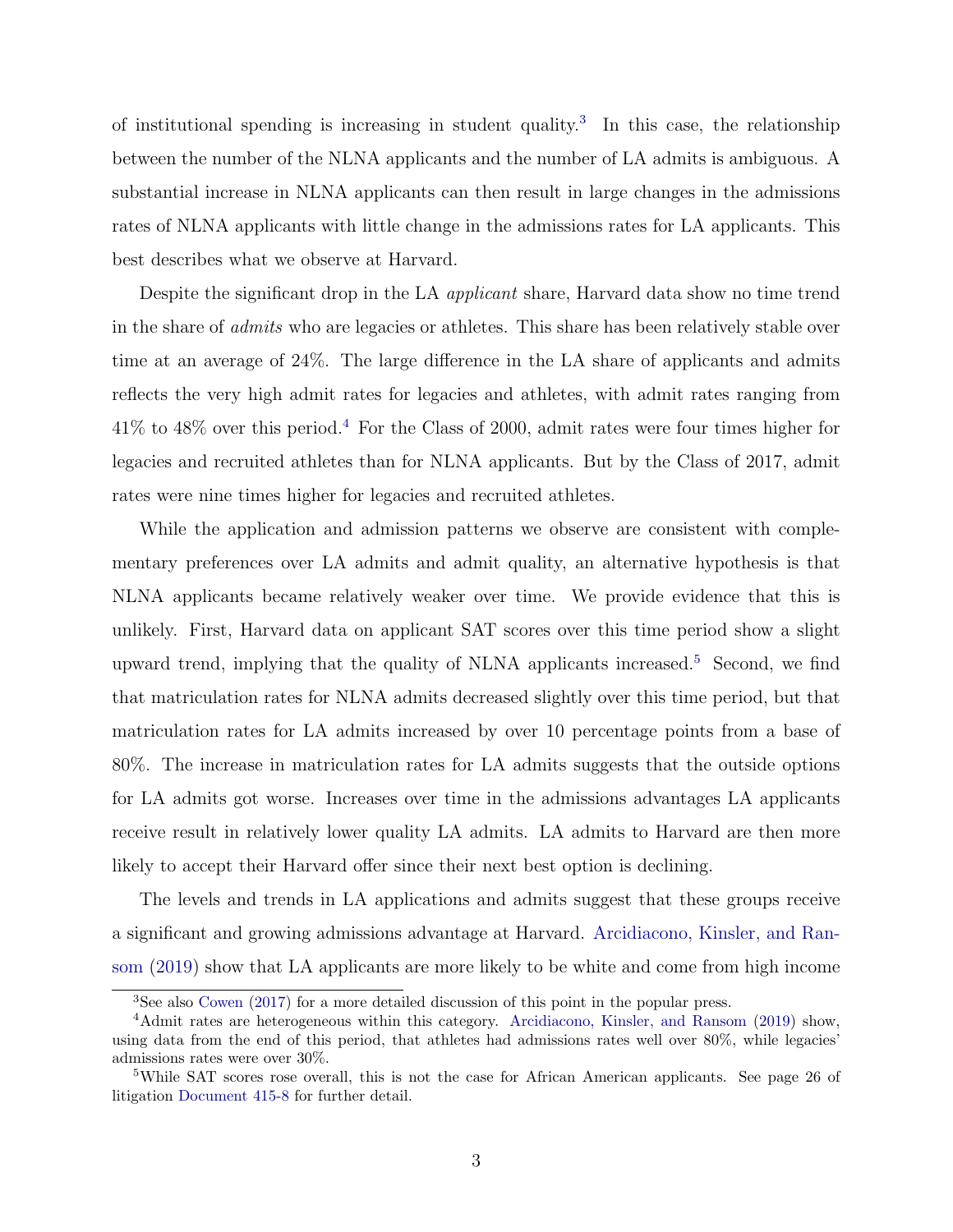households. However, because of recent policy trends related to affirmative action and financial aid, there is a growing sense that other racial groups and less advantaged households are finally in a position to benefit from legacy preferences.<sup>[6](#page-4-0)</sup> In the final section of the paper, we investigate whether this intuition has merit and how the increased admission advantage for LA applicants affected the racial distribution of the admitted class over time.

We accomplish this using data on the racial distribution of applicants, admits, and matriculants by LA status over the same time period. The raw numbers show an increasing number of minority LA applicants and admits, consistent with the intuition above. However, the level of white LA applicants and admits remains an order of magnitude larger than the other groups. As a result, an increase in the LA admissions advantage will still tend to predominantly benefit white applicants. Moreover, there was substantial growth in minority NLNA applications over this period such that the white share of NLNA applications declined. Thus, even though a greater number of minority applicants stood to gain from LA preferences, an even larger number of minority NLNA applicants applied. Using information on the ratio of LA/NLNA admit rates and trends in the LA share of applicants by racial/ethnic groups, we show that the increasing LA admissions advantage between the Classes of 2000 and 2017 reduced racial diversity at Harvard.

The favorable treatment that legacies and athletes receive in the admissions process at elite colleges is well documented. In 1990, the Office for Civil Rights (OCR) concluded its investigation of Harvard and revealed that legacies and athletes were admitted at much higher rates than other applicants for the Classes of 1983–1992. [Lamb](#page-23-1) [\(1993\)](#page-23-1) illustrates that Yale had similar patterns in admit rates over the same time period. A number of books have been written on the topic, including [Bowen and Levin](#page-22-5) [\(2003\)](#page-22-5), [Karabel](#page-23-2) [\(2005\)](#page-23-2) and [Golden](#page-23-3) [\(2006\)](#page-23-3). The general findings from this literature are that elite institutions in the US provide substantial admissions boosts for legacies and athletes. [Golden](#page-23-3) [\(2006\)](#page-23-3) documents specific ways by which legacies and athletes obtain admission over more academically qualified applicants. [Karabel](#page-23-2) [\(2005\)](#page-23-2) focuses on the rise of holistic admissions as a means of admitting

<span id="page-4-0"></span><sup>6</sup>During the Students for Fair Admissions v. Harvard trial, the Harvard Dean of Admissions testified to this point. When asked whether "...the legacy applicant pool is on average less ethnically diverse than the non-legacy applicant pool?", he responded "At the moment it is, but it's fast changing." See [Day 1 Trial](#page-22-6) [Transcript.](#page-22-6) See also [Lattimore](#page-23-4) [\(2018\)](#page-23-4) for a discussion in the popular press.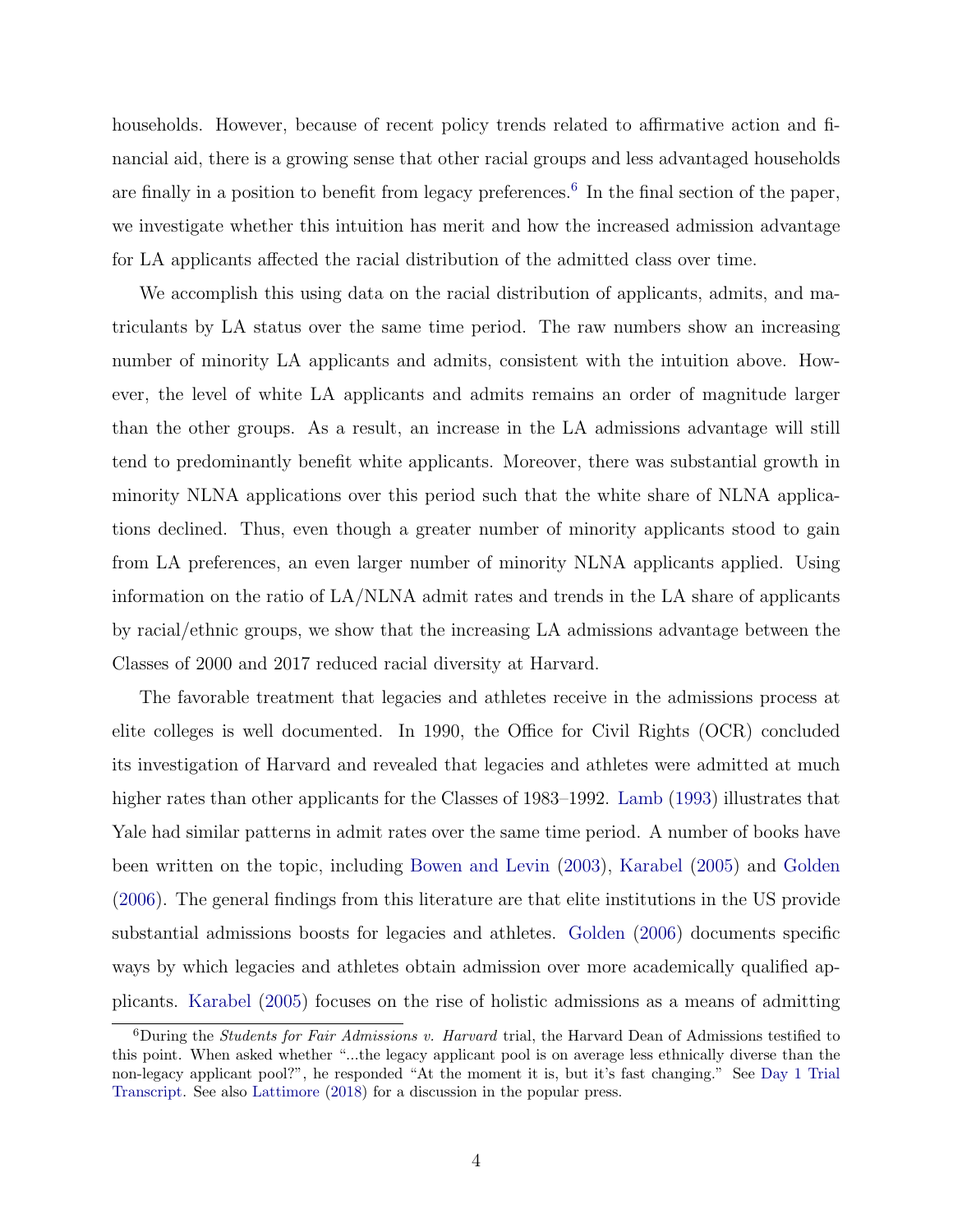a certain type of student (and one who is not the most academically qualified). [Bowen](#page-22-5) [and Levin](#page-22-5) [\(2003\)](#page-22-5) focus on the large fraction of athletes and legacies at Ivy League schools and other private, elite universities, and provide recommendations for resolving some of the corresponding issues.

Going beyond simple differences in admit rates, a handful of papers estimate the size of the admissions advantage that legacies and athletes receive. [Hurwitz](#page-23-5) [\(2011\)](#page-23-5) uses data from the fall of 2007 admissions cycle at thirty private colleges and universities and finds that legacy applicants are three times more likely to be admitted than non-legacy applicants. [Arcidiacono, Kinsler, and Ransom](#page-22-3) [\(2019\)](#page-22-3) show that, for the Harvard Classes of 2014 to 2019, legacy and athlete applicants are highly advantaged relative to NLNA applicants and receive large admissions preferences. Using admissions data from three elite research universities during the 1983, 1993, and 1997 admissions cycles, [Espenshade, Chung, and Walling](#page-23-6) [\(2004\)](#page-23-6) estimate the admissions preferences that legacies and athletes receive. Overall, the authors find large admissions preferences for athletes and legacies. In addition, between 1983 and 1997, the admissions advantage for legacies declined, while for athletes it expanded.

We add to this literature by investigating how legacy and athlete admissions advantages at an elite school have changed over time in a more recent period that is characterized by a surge in applicant competition. We show that the admissions advantage for legacies and athletes dramatically increased at Harvard over the 18-year period ending in fall 2012. We also demonstrate that these advantages act to the detriment of minority applicants who are not legacies or athletes.

The rest of the paper proceeds as follows. In Section [2,](#page-5-0) we present a simple theoretical model of admissions. Section [3](#page-9-0) shows the main trends in Harvard applications, admissions, and matriculation. In Section [4,](#page-13-0) we explain how we separate composition effects in the growth in LA admissions advantages. Section [5](#page-20-0) concludes.

### <span id="page-5-0"></span>2 A Model of College Admissions

We begin by considering how changes in the applicant pool affect admissions decisions under different types of university objective functions. Given the tremendous rise in applicants to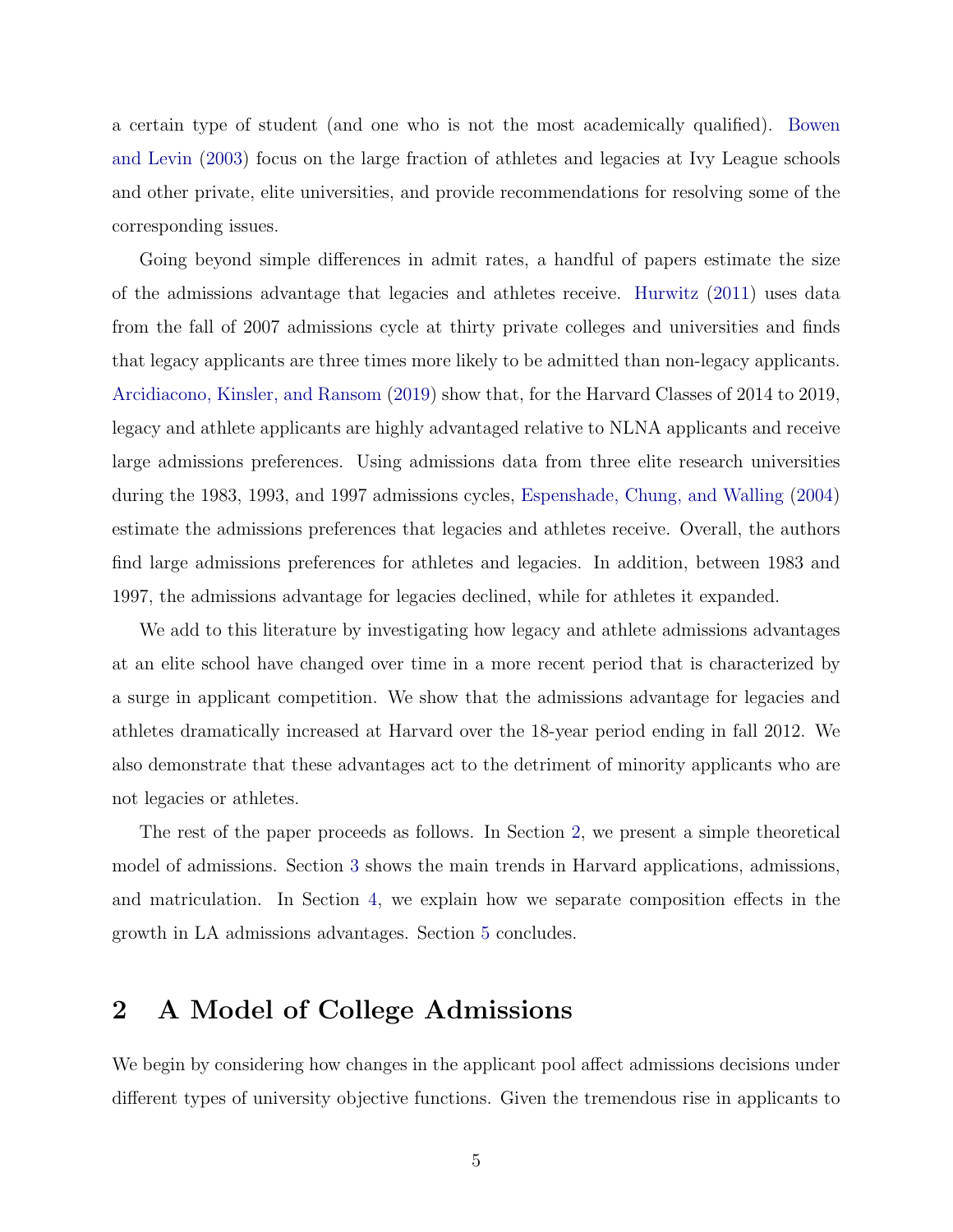Harvard and other elite institutions, we are particularly interested in how an increase in the number of applicants—and in particular changes in the number of NLNA applicants—affects admissions decisions differently for LA and NLNA applicants.

We model the university as valuing two characteristics in its admitted class: student quality,  $x \in \mathbb{R}^+$ , and whether the student is a legacy,  $s \in \{l, n\}$ .<sup>[7](#page-6-0)</sup> Student quality refers to all attributes which the university values (both observed and unobserved) other than legacy status. In the population of s-status students, x is distributed according to a cumulative distribution function  $\Phi_s(x)$  with a corresponding probability density function  $\phi_s(x)$ . The university receives  $N_l$  legacy applications and  $N_n$  non-legacy applications. The university can admit at most  $\overline{N}$  students. Consistent with trends in the actual data, we assume that  $\overline{N}$  is fixed.

We consider two different ways by which preferences for legacy status can operate, with proofs given in Appendix [A.](#page-30-0) In the first, the university maximizes the sum of  $x$  for its admitted students plus an additional term that is an increasing function of the number of admitted legacies. Denote this function as  $h(\cdot): \mathbb{R}^+ \to \mathbb{R}^+$  whose first derivative is positive and second derivative is negative. Clearly, if the university finds it optimal to admit a legacy (non-legacy) student with index  $x'$  then it will also be optimal to admit all legacy (non-legacy) students with  $x > x'$ . There is then a cutoff value of x for both legacy and nonlegacy students,  $c_l$  and  $c_n$ , where students above these cutoffs are admitted. Further, since  $h(\cdot)$  is increasing in the number of admitted legacy students,  $c_l < c_n$ . We then characterize what happens to the number of legacy admits when the number of non-legacy applicants increases.

**Theorem 1** Suppose the university's maximization problem is given by

$$
\max_{c_l,c_n} N_l \int_{c_l} x \phi_l(x) dx + N_n \int_{c_n} x \phi_n(x) dx + h(N_l[1 - \Phi_l(c_l)])
$$
  
s.t. 
$$
N_l(1 - \Phi_l(c_l)) + N_n(1 - \Phi_n(c_n)) = \overline{N}.
$$

If both legacy and non-legacy applicants are admitted, then increasing the number of nonlegacy applicants increases the cutoff for legacy applicants at the solution to the maximization

<span id="page-6-0"></span> $7F$  For ease of exposition, throughout the model section we use legacy rather than legacy and athlete.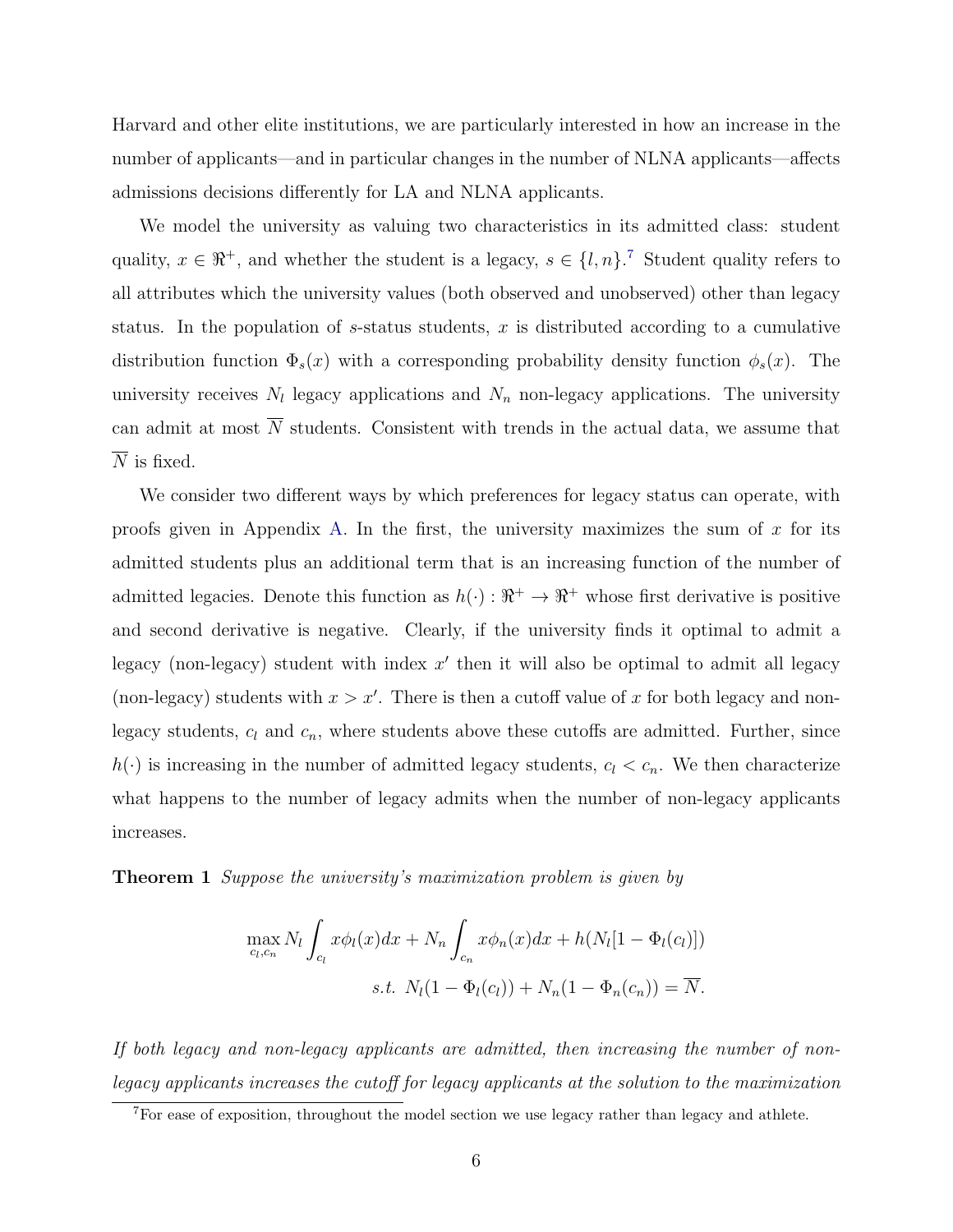problem, i.e.  $\frac{\partial c_l}{\partial N_n} > 0$ . This results in fewer legacy applicants being admitted.

Proof In Appendix [A.1.](#page-30-1)

When the university's preferences are additive in the quality of the student body and a function of the number of legacy admits, an increase in the number of non-legacy applicants results in a decrease in the number of legacy admits. The increased number of non-legacy applicants means that there are more non-legacy applicants of high quality who crowd out some of the legacies who would have been admitted absent the increase in non-legacy applicants.

A second potential objective function for the university is one in which legacy preferences are multiplicative. Namely, the university could instead maximize the sum of  $x$  for admitted students times an increasing function of the number of admitted legacies. Just as in the additive preferences case, denote this function as  $h(\cdot) : \mathbb{R}^+ \to \mathbb{R}^+$  whose first derivative is positive and second derivative is negative. As before, the solution to this maximization involves admissions cutoffs  $c_l$  and  $c_n$ . Under this objective function, an increase in the number of non-legacy applicants may actually increase the number of legacy admits.

**Theorem 2** Suppose the university's maximization problem is given by

$$
\max_{c_l,c_n} \left( N_l \int_{c_l} x \phi_l(x) dx + N_n \int_{c_n} x \phi_n(x) dx \right) h(N_l[1 - \Phi_l(c_l)])
$$
  
s.t. 
$$
N_l(1 - \Phi_l(c_l)) + N_n(1 - \Phi_n(c_n)) = \overline{N}.
$$

If both legacy and non-legacy applicants are admitted, then, at the solution to the maximization problem, the sign of  $\frac{\partial c_l}{\partial N_n}$  is determined by the sign of:

$$
h'(\cdot)N_n\phi_n(c_n)\left[c_n - \frac{\int_{c_n} x\phi_n(x)dx}{1 - \Phi(c_n)}\right] + h(\cdot)
$$
\n(1)

Proof In Appendix [A.2.](#page-31-0)

The sign of  $\frac{\partial c_l}{\partial N_n}$  is then the sum of two terms. The second term is positive. Now consider the first term. Each of the terms multiplying the term in brackets is positive. What is inside the brackets is negative: as a condition of admission, the cutoff value for non-legacies must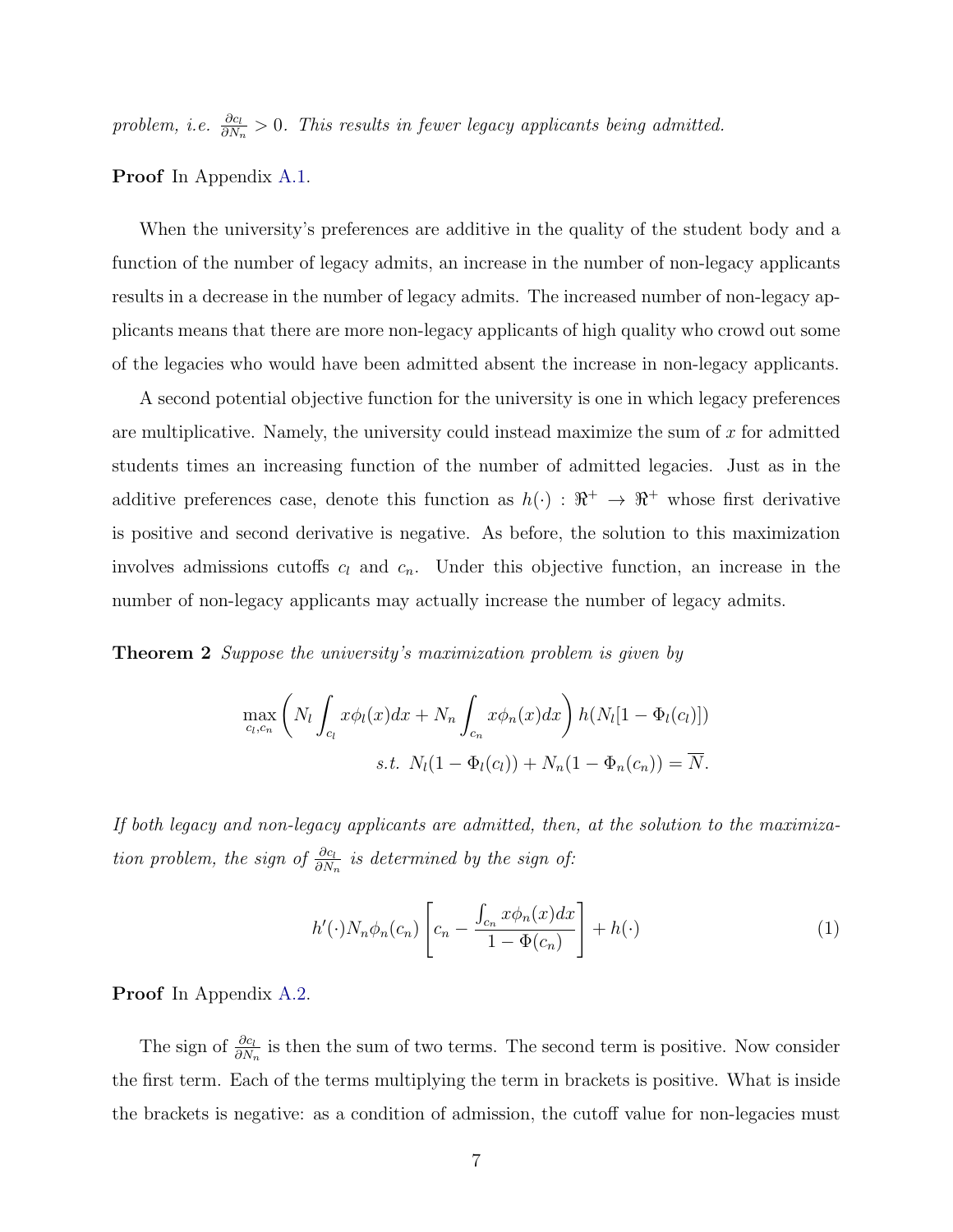be less than the expected value of x for admitted non-legacies. The larger in magnitude this term is, the larger the gains are for adding more legacy admits. These gains are tempered by  $h'(\cdot)$ : when there are already many legacy admits, the curvature of  $h(\cdot)$  diminishes the gains from the interaction between the number of legacy admits and the quality of the student body.

In the next section, we show that this second model—where the quality of the student body and the number of legacy admits are complements—best matches the empirical patterns in the data.<sup>[8](#page-8-0)</sup> As  $N_n$  rises, the gap between the admissions cutoffs  $c_n$  and  $c_l$  expands. In the data this will manifest as an increasing admissions advantage for LA applicants over time. Note that this does not imply that Harvard's admissions preferences are changing, simply that the marginal gain from an additional LA applicant is rising.

The question is why student quality and the number of legacy admits would be complementary. If Harvard is interested in maximizing the intellectual output of its students, then both features of the admitted class are important. Boosting the number of legacy admits enhances Harvard's ability to raise funds for investments in physical capital and human cap-ital in the form of faculty.<sup>[9](#page-8-1)</sup> The productivity of Harvard's investment is greater the higher the skill level of the students.[10](#page-8-2)

A second possibility is related to the demand side of the elite college market. According to [Jacob, McCall, and Stange](#page-23-7) [\(2018\)](#page-23-7), high ability, high wealth students will demand both academic quality and consumption amenities. One aspect of academic quality is peer quality, while consumption amenities can be purchased more easily with increased donations stemming from additional legacy admits. Athlete admits also fit into this framework since they generate a consumption amenity for the other students in the class.

<span id="page-8-0"></span><sup>&</sup>lt;sup>8</sup>An alternative model that would also fit the data is one where Harvard is constrained to keep the number of athlete and legacy admits fixed over time. It is difficult to motivate why such a constraint would exist, and thus we prefer the model allowing for complementarity in admit quality and the number of legacy admits.

<span id="page-8-1"></span><sup>9</sup>For evidence regarding the link between legacy admissions and giving, see [Meer and Rosen](#page-24-2) [\(2009\)](#page-24-2) and [Meer and Rosen](#page-24-3) [\(2010\)](#page-24-3).

<span id="page-8-2"></span> $10Z$ immerman [\(2019\)](#page-24-4) and [Riehl](#page-24-5) [\(2018\)](#page-24-5) find that the return to attending a high quality college is larger for students from wealthy backgrounds. However, [Dale and Krueger](#page-22-7) [\(2014\)](#page-22-7) and [Zimmerman](#page-24-6) [\(2014\)](#page-24-6) find that the returns to college quality are large for low income and historically disadvantaged groups.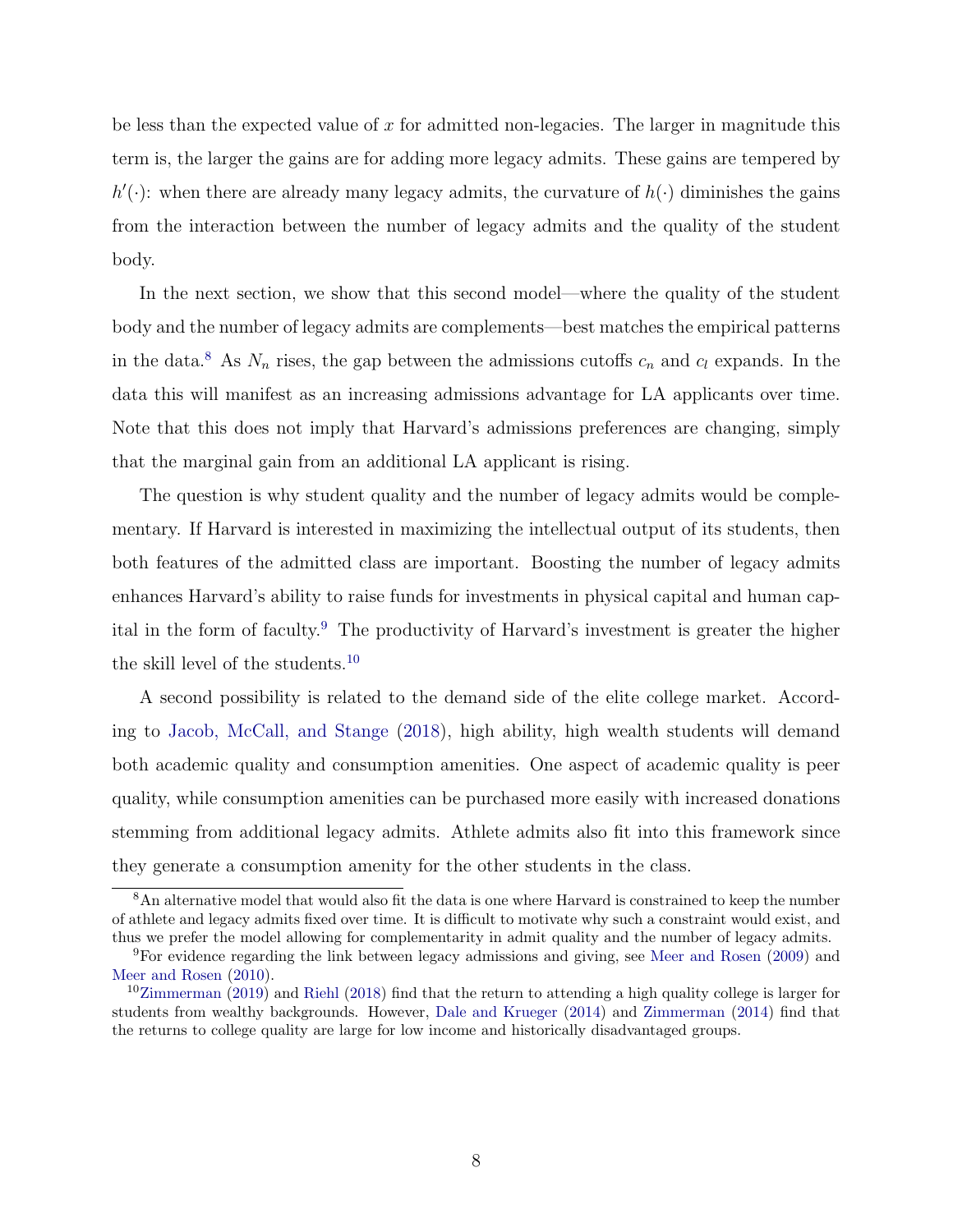### <span id="page-9-0"></span>3 Aggregate Trends in Harvard Admissions

Our theoretical model provides a lens through which we can examine changes in Harvard admissions over time. In this section, we describe how application shares and admission rates for special status applicants have changed over an 18-year period. For the analysis, we rely primarily on [Trial Exhibit DX 042.](#page-24-1) This document lists the number of LA and NLNA applicants, admits, and matriculants by race/ethnicity for the Classes of 2000–2017. We supplement the aggregate admissions data with other documents introduced as evidence (and unsealed) as part of the SFFA v. Harvard trial. All documents we cite are publicly available either at the URL in the bibliography, or on the Public Access to Court Electronic Records (PACER) website at <https://www.pacer.gov/>.

#### 3.1 Applications

The aggregate admissions data reported in [Trial Exhibit DX 042](#page-24-1) reveal tremendous increases in the number of domestic applicants to Harvard over this time period. However, most of the growth in applications has occurred for non-legacy and non-athlete (NLNA) applicants. Figure [1](#page-25-0) shows the growth in domestic applicants relative to the Class of 2000 separately for NLNA applicants and legacy and recruited athlete (LA) applicants.[11](#page-9-1) Over this period, the number of domestic NLNA applicants increased from 14,841 to 27,512, a rise over 85%. In contrast, domestic LA applicants increased from 989 to 1,094, a boost of only 11%. The data reported in [Trial Exhibit DX 042](#page-24-1) do not allow for separate analysis of athlete and legacy applications. However, [Document 415-9](#page-23-8) indicates that for the Harvard Classes of 2014–2019, legacy applicants outnumbered athlete applicants by approximately three to one. Note that the categories are not mutually exclusive as a legacy can also be a recruited athlete.

An open question is why the number of applications to Harvard increased over this time period. While Harvard made changes to its own admissions and financial aid policies,  $12$ 

<span id="page-9-1"></span><sup>&</sup>lt;sup>11</sup>Appendix Table [B1](#page-36-0) provides the raw application, admit, and matriculant numbers for domestic NLNA and LA applicants by Harvard graduating class.

<span id="page-9-2"></span> $12$ First, Harvard eliminated (Class of 2012) and then restored (Class of 2016) their early action admissions program (see [Trial Exhibit DX 728;](#page-24-7) [Finder and Arenson,](#page-23-9) [2006;](#page-23-9) and [Lewin,](#page-24-8) [2011\)](#page-24-8). Second, Harvard pursued a number of financial aid reforms over this time period, including an affordability initiative for the Class of 2012 (see [The Harvard Gazette,](#page-24-9) [2007;](#page-24-9) [Trial Exhibit DX 728\)](#page-24-7).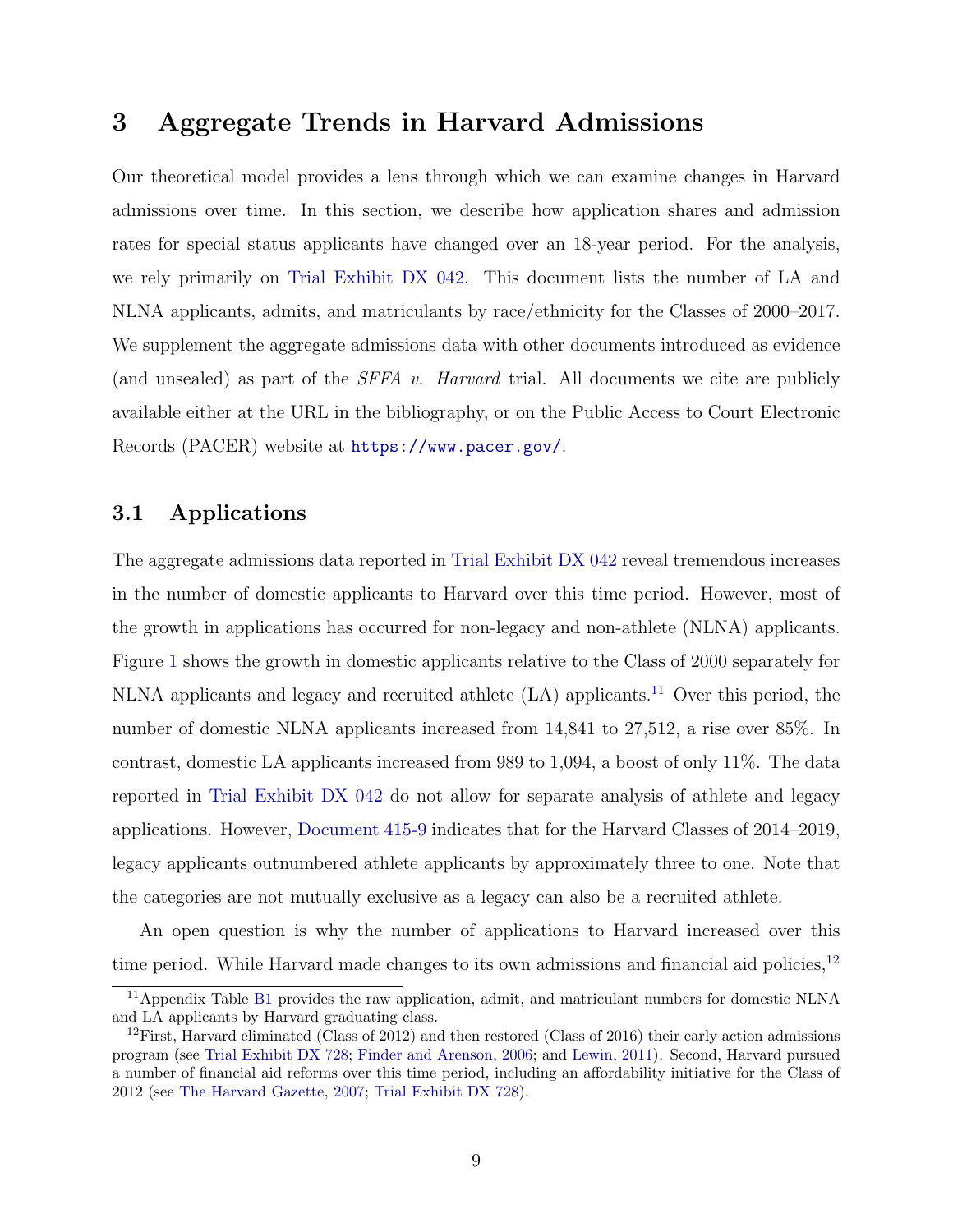looking beyond Harvard it is clear that other elite colleges and universities experienced similar growth. In Appendix Figure [B3,](#page-37-0) we graph the number of applications (Panel (a)) and the growth in applications (Panel (b)) for Harvard and other elite institutions.[13](#page-10-0) The overall trends in applications are very similar, with both Harvard and other elite schools seeing their application totals rise by over 100% between the Classes of 2005 and 2021. There are a number of factors that could be driving these broader trends, including: (1) an expanding set of high school graduates; (2) increases in the number of applications conditional on applying to college; and  $(3)$  increases in the share of high school graduates that apply.<sup>[14](#page-10-1)</sup>

Interestingly, none of the above explanations for the rise in applications to Harvard is likely to boost LA applications. First, there is simply a smaller population of potential legacy and recruited athlete applicants, making it difficult to expand this group further. Second, legacy and recruited athlete applicants at Harvard tend to come from highly advantaged families.[15](#page-10-2) Historically, these applicants applied to and attended 4-year schools regardless of ability, leaving little scope for additional applications [\(Belley and Lochner,](#page-22-8) [2007\)](#page-22-8).

The growth in the NLNA applicant pool could be driven by poorly qualified applicants. However, this does not appear to the case. The aggregate admissions data reported in [Trial](#page-24-1) [Exhibit DX 042](#page-24-1) also lists the average SAT scores among all applicants and admits over this time period.<sup>[16](#page-10-3)</sup> As depicted in Appendix Figure [B1,](#page-34-0) the average SAT score in the applicant pool was 692 for the Class of 2000 and rose to 700 for the Class of 2017. This change in the average SAT score over time is likely driven by changes in the NLNA population, since athletes and legacy applicants are a small share of the broader pool.

<span id="page-10-0"></span><sup>&</sup>lt;sup>13</sup>Elite institutions are those 4-year public and private universities that have a 75th percentile math SAT score greater than or equal to 750 between the years of 2001 and 2017 in the US National Center for Education Statistics' Integrated Postsecondary Education Data System (IPEDS). We drop any school missing more than one year of SAT scores or missing any application totals. The other elite schools (besides Harvard) include: Amherst, Caltech, Carnegie Mellon, Columbia, Cornell, Dartmouth, Duke, Harvey Mudd, Johns Hopkins, MIT, Northwestern, Pomona, Princeton, Rice, Stanford, Swarthmore, Penn, Williams, and Yale. In Appendix Figure [B4,](#page-38-0) we report similar numbers for Ivy League colleges only.

<span id="page-10-1"></span><sup>&</sup>lt;sup>14</sup>[Bound, Hershbein, and Long](#page-22-9) [\(2009\)](#page-22-9) examine long-run trends in application behavior from the 1970s to the 2000s. [Hoxby](#page-23-10) [\(2009\)](#page-23-10) finds that the increase in competition has been concentrated in the top 10 percent of colleges.

<span id="page-10-2"></span><sup>15</sup>See [Arcidiacono, Kinsler, and Ransom](#page-22-3) [\(2019\)](#page-22-3) for additional details.

<span id="page-10-3"></span><sup>16</sup>We do not have data on SAT score trends by LA or NLNA status.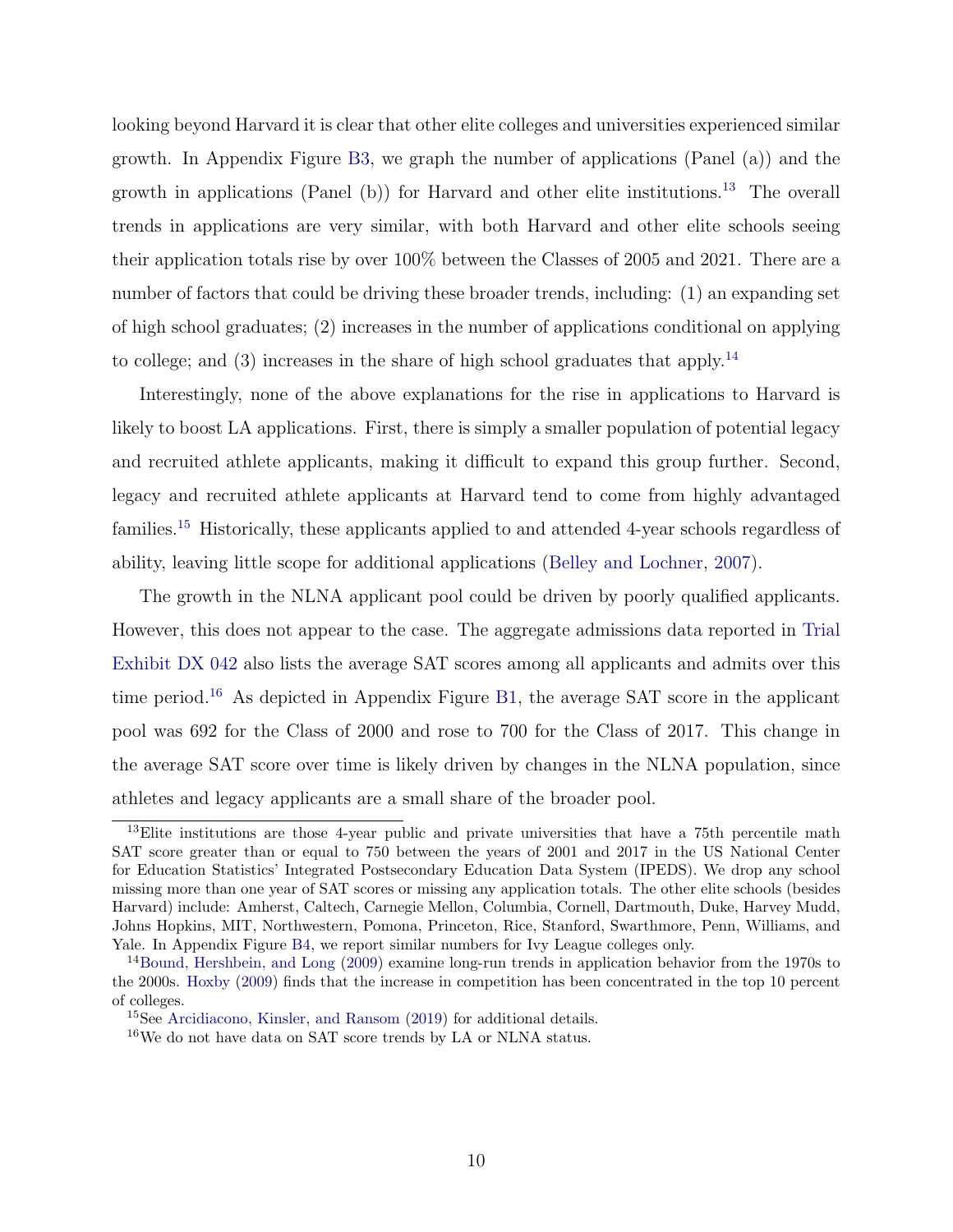#### 3.2 Admissions

With the growth rate of NLNA applications far surpassing the growth rate of LA applications, the share of applications submitted by legacies and recruited athletes is falling over time. This is reflected in Figure [2\(](#page-26-0)a). The dashed lines show the share of domestic applicants that are legacies and athletes, along with the corresponding linear prediction. The share of domestic applicants who are legacies or athletes fell from a high of over 7% in 2001 to a low of under 4% in 2015. More surprising is the pattern for admits shown in the solid lines. While the data is noisy, there is no time trend in the share of domestic admits that are legacies or athletes. The share of admits that are legacies or recruited athletes is consistently over 21% during this time period. In 2017, the last year of the aggregate data, there were 488 LA admits and 1,094 LA applicants out of a total of 1,837 domestic admits and 28,606 domestic applicants.[17](#page-11-0) Thus, 26.6% of admits were legacies and athletes despite being only 3.8% of the applicant pool.

With legacies and athletes becoming a substantially smaller share of the applicant pool and their share of admits showing no time trend, it must the be the case that the LA admit rate relative to the NLNA admit rate has grown. Figure [2\(](#page-26-0)b) shows the ratio of the domestic LA admit rate to the admit rate for domestic NLNA applicants. For the Class of 2000, legacies and athletes were admitted at a rate of 41%, while NLNA applicants were admitted at a rate of 10%, a ratio of approximately four to one. This ratio has increased dramatically over time, and by the end of the sample period the admit rate for legacies and athletes was over nine times that of NLNA applicants. For the Class of 2017, the admit rate for domestic LA applicants was 45%, while the admit rate for domestic NLNA applicants was only 5%. The growing admissions advantage for LA applicants is consistent with an admissions model where student quality and the number of legacy admits are complements.

#### 3.3 Matriculations

Another way to illustrate that the rising admit rate ratio between LA and NLNA applicants is the result of an increasing admissions advantage for LA applicants is to examine matric-

<span id="page-11-0"></span><sup>17</sup>See Appendix Table [B1](#page-36-0) for the raw numbers of domestic admits in each year.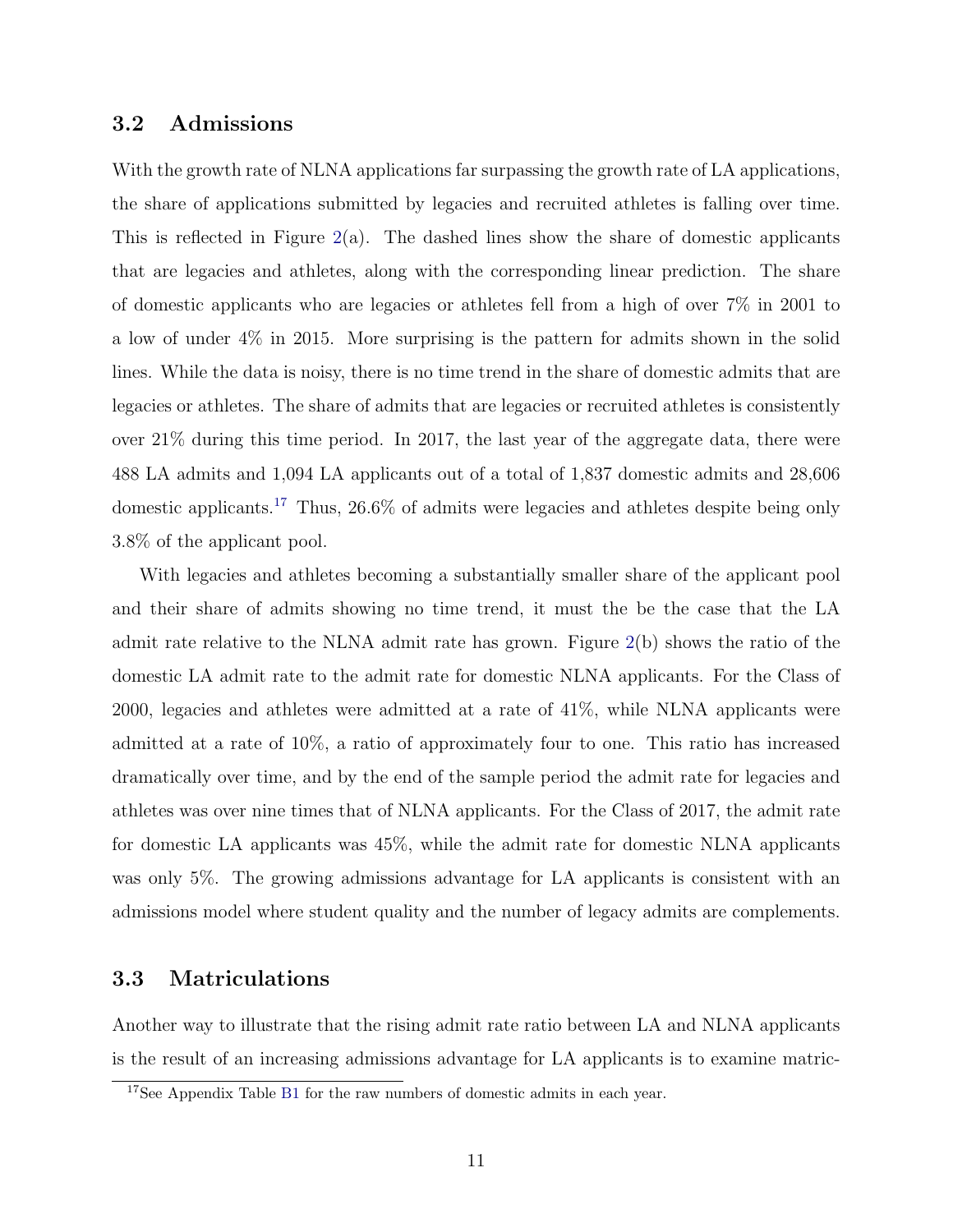ulation rates. If we assume that Harvard values academics and other activities similarly to other colleges and universities, an increase in admissions advantages for LA applicants should imply worse outside options for those who are admitted. In other words, not only are LA admits becoming relatively weaker at Harvard, they will also be relatively weaker at other elite institutions. With worse outside options, the matriculation rates for LA admits should increase. Figure [3](#page-26-1) shows that this is indeed the case.

Panel (a) of Figure [3](#page-26-1) shows that the matriculation rate for domestic legacies and athletes has grown substantially over this period. Indeed, the share of admitted legacies and athletes who turned down an offer of admission from Harvard fell from 21% to 10%, or by roughly half.<sup>[18](#page-12-0)</sup> This stands in stark contrast to the matriculation rates for domestic NLNA admits. The matriculation rate for NLNA admits was 78% in the Class of 2000 and 77% in the Class of 2017, meaning that the profile for this group is flat or slightly decreasing.[19](#page-12-1) To the extent that changes in matriculation rates over time reflect changes in outside options relative to the option to attend Harvard, it would appear as though the outside options for legacies and athletes have gotten relatively worse over time.

The matriculation patterns for NLNA and LA admits over time are consistent with the model presented in Section [2.](#page-5-0) When admit quality and legacy admits are complements, an increase in NLNA applicants will result in the admissions threshold for NLNA applicants rising while the threshold for LA applicants may fall. NLNA admit quality will be higher when the threshold rises, implying better outside options and a decline in the matriculation rate. The increasing competitiveness of the elite college market will tend to dampen the drop in matriculation rates since all schools are becoming more competitive. Alternatively, the quality of legacy admits will fall if the legacy threshold falls, implying worse outside options and higher matriculation rates.

When modeling Harvard's admissions problem, we assumed that the total number of seats available for domestic NLNA and LA applicants,  $\overline{N}$ , was fixed. Yet, the data suggests that the number of seats available for domestic applicants is actually shrinking. At the same time that domestic NLNA applications soared, competition from international applicants

<span id="page-12-1"></span><span id="page-12-0"></span><sup>18</sup>Raw matriculant totals for LA and NLNA applicant groups are presented in Appendix Table [B1.](#page-36-0)

<sup>&</sup>lt;sup>19</sup>The dip for the Classes of 2012 to 2015 coincides with Harvard eliminating early action for these admissions cycles (see [Trial Exhibit DX 728\)](#page-24-7).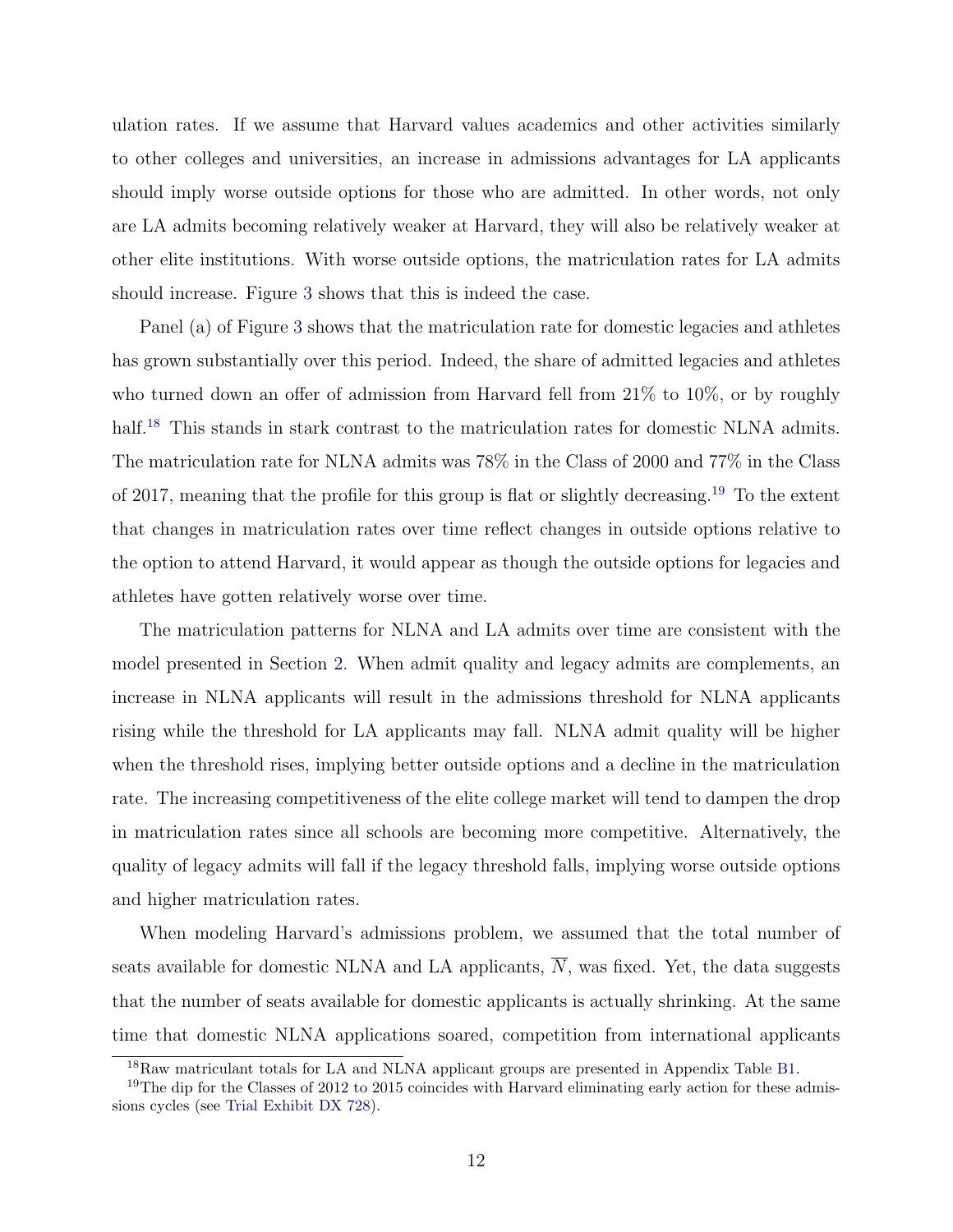also increased. Panel (b) of Figure [3](#page-26-1) shows the number of domestic and international matriculants over time. The growth in the number of international matriculants is accompanied by decreases in the number of domestic matriculants. The number of domestic matriculants declined from a total of 1,527 in the Class of 2000 to 1,474 in the Class of 2017. Regressing the number of domestic matriculants on year shows a statistically significant negative trend of 3.6 domestic matriculants per year, on average.

But these losses are concentrated among NLNA matriculants. Between the Class of 2000 and the Class of 2017, the number of domestic NLNA matriculants declined from 1,203 to 1,037. Regressing the number of domestic NLNA matriculants on year shows a statistically significant loss of 5.2 domestic NLNA matriculants a year. In contrast, the number of domestic LA matriculants increased from 324 to 437 over the same period. Thus, not only are domestic NLNA applicants losing out to domestic LA applicants, they are being increasingly squeezed by international applicants.

The evidence presented in this section suggests that, over the past 20 years, Harvard has provided an increasing admissions advantage to legacy and recruited athlete applicants. Historically, these applicants are believed to come from primarily white and economically advantaged households.[20](#page-13-1) However, there have been broad changes to the higher education marketplace in the past half-century that may alter the set of individuals able to benefit from these advantages. The next section explores this idea further by examining how the trend in LA admissions has impacted the racial composition of admits at Harvard.

#### <span id="page-13-0"></span>4 LA Status and Race

The representation of minority students at elite American colleges and universities increased in the 1970s, due in part to affirmative action. The children of this earlier generation of minority students now stand to potentially benefit from legacy admissions.<sup>[21](#page-13-2)</sup> On the other hand, minority students are still under-represented relative to whites among LA applicants

<span id="page-13-1"></span><sup>20</sup>[Arcidiacono, Kinsler, and Ransom](#page-22-3) [\(2019\)](#page-22-3) document that LA applicants are more than two-thirds white and come from families with much higher incomes.

<span id="page-13-2"></span><sup>21</sup>[Howell and Turner](#page-23-11) [\(2004\)](#page-23-11) explore this idea using admissions data and trends from the University of Virginia. At the time of writing in 2002, they projected a three-fold increase in the share of legacy applicants that are African American by 2025.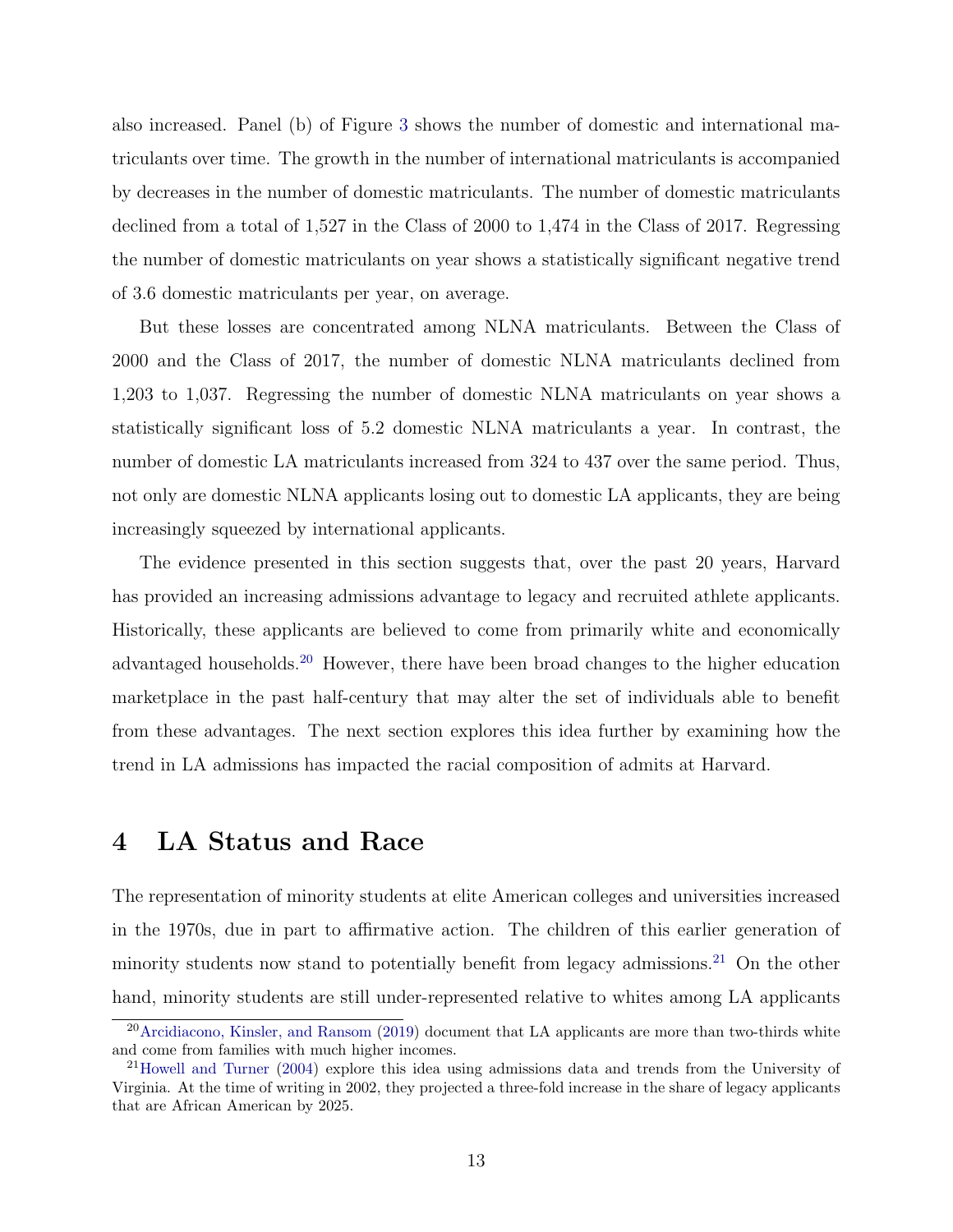and may therefore be hurt by increased advantages for legacies and athletes. In this section, we examine the impact of these two channels on minority admissions.

#### 4.1 LA and NLNA Trends by Race

To investigate whether minorities benefit more from legacy and athlete admissions advantages in the current period relative to 20 years ago, we begin by replicating Panel (a) of Figure [2](#page-26-0) for four racial categories of Harvard applicants: Asian American, African American, Hispanic, and white/unknown.[22](#page-14-0) The resulting graphs are presented in Figure [4.](#page-27-0) Consistent with the overall picture in Figure [2,](#page-26-0) we see that the LA share of applications is falling over this period for all racial groups other than Asian Americans.<sup>[23](#page-14-1)</sup>

A very different story emerges when we examine trends in the LA share of admits. Figure [2](#page-26-0) indicates that the overall share of admits that are legacies and athletes remained flat from 2000 to 2017. In stark contrast, Figure [4](#page-27-0) shows that, for all racial groups, the LA share of admits increased. As an example, the LA share of Hispanic admits increased from approximately 3% in 2000 to 12% in 2017. How is it possible that the overall LA share of admits is flat, but that the trend is upward within racial groups? The key feature that explains this result is the declining proportion of white/unknown admits, from 62% in 2000–2002 to 53% in 2015–2017. The LA share of white/unknown admits is approximately 35%, while the same share for the other racial groups is between 5% and 13%. Thus, as the proportion of the admitted class that is non-white grows, the LA share of all admits stays flat despite the fact that, within race, LA admits are becoming more prevalent. When viewed through this lens, it suggests that the admissions advantage for legacy and athlete applicants is probably growing even faster than what Figure [2](#page-26-0) indicates.

<span id="page-14-0"></span> $^{22}$ It is important to include in the analysis applicants who fail to report their race, since the patterns over time are quite different for this group. The number of LA and NLNA applicants and admits who fail to report race declined considerably between 2000 and 2017. This is especially true in relative terms since the totals for all other racial categories rose (see Table [1\)](#page-28-0). By including the unknown group with white applicants, we illustrate that the overarching patterns we observe are not being driven by this unique group. One may expect the unknown group to consist primarily of white and Asian American applicants—the only two racial groups who would have an incentive to withhold their race. The composition of the group has likely shifted over time, since the number of Asian American applicants has grown faster than the number of white applicants. The patterns for whites alone would be starker than what our figure indicates. See Figure [B2](#page-35-0) for additional detail.

<span id="page-14-1"></span><sup>&</sup>lt;sup>23</sup>For Asian Americans, the LA share of applicants increases, but the levels are small both at the beginning  $(1.2\%)$  and end  $(1.6\%)$  of the period.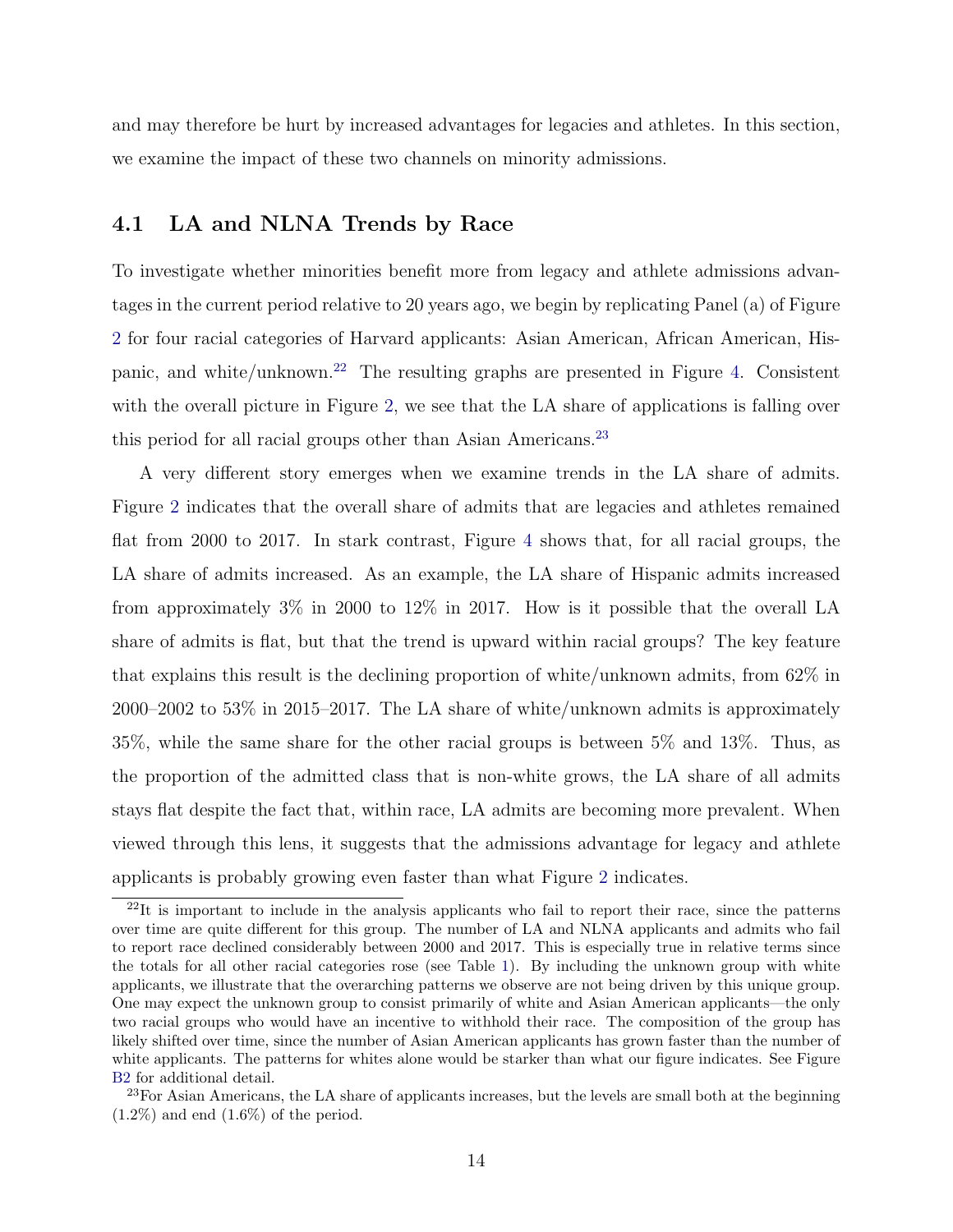A key takeaway from Figure [4](#page-27-0) is that all racial groups appear to experience increases in legacy and athlete admissions boosts. Within each racial category, the LA share of admits is growing while the LA share of applicants is falling (with the exception of Asian Americans). However, it is difficult to infer from these pictures whether a growing number of minority students are benefiting from LA preferences. To address this, we provide in Table [1](#page-28-0) the raw numbers of LA and NLNA applicants and admits by race, aggregated into three-year windows. The raw data indicate that an increasing number of minority students are in a position to benefit from LA preferences. Between 2000–2002 and 2015–2017, the number of African American, Hispanic, and Asian American LA applicants increased by 42%, 158%, and 130%, respectively. The increase in the number of LA admits was more muted, ranging from 35% for African Americans to 69% for Hispanics.

While the raw numbers indicate that more minorities are in a position to benefit from increasing LA admissions advantages, they tend to mask two important broader trends. First, despite the recent growth in minority LA applications and admits, the corresponding levels of white LA applicants and admits remain an order of magnitude larger. In the 2015– 2017 period, 68% of LA applications were from white applicants (78% if we also include applicants who fail to report their race). As a result, when LA admissions advantages increase, white applicants are likely to experience the largest gain. The second broader trend is the huge growth in NLNA applications among minority groups. Between 2000–2002 and 2015–2017, the number of NLNA African American, Hispanic, and Asian American applications increased by 274%, 214%, and 112%, respectively. The growth among these groups outstripped growth for whites such that the white share of NLNA applications fell from 43% to 40%.<sup>[24](#page-15-0)</sup> Thus, the increased advantages for LA applicants have worked to the detriment of a growing share of minority NLNA applicants.

<span id="page-15-0"></span><sup>&</sup>lt;sup>24</sup>The white/unknown NLNA application share fell from 57% to 47% by the end of the period. To calculate the numbers in the main text and this footnote, we also include "Other" and "Nat Am/Nat HI" NLNA applicants in 2000–2002 and 2015–2017.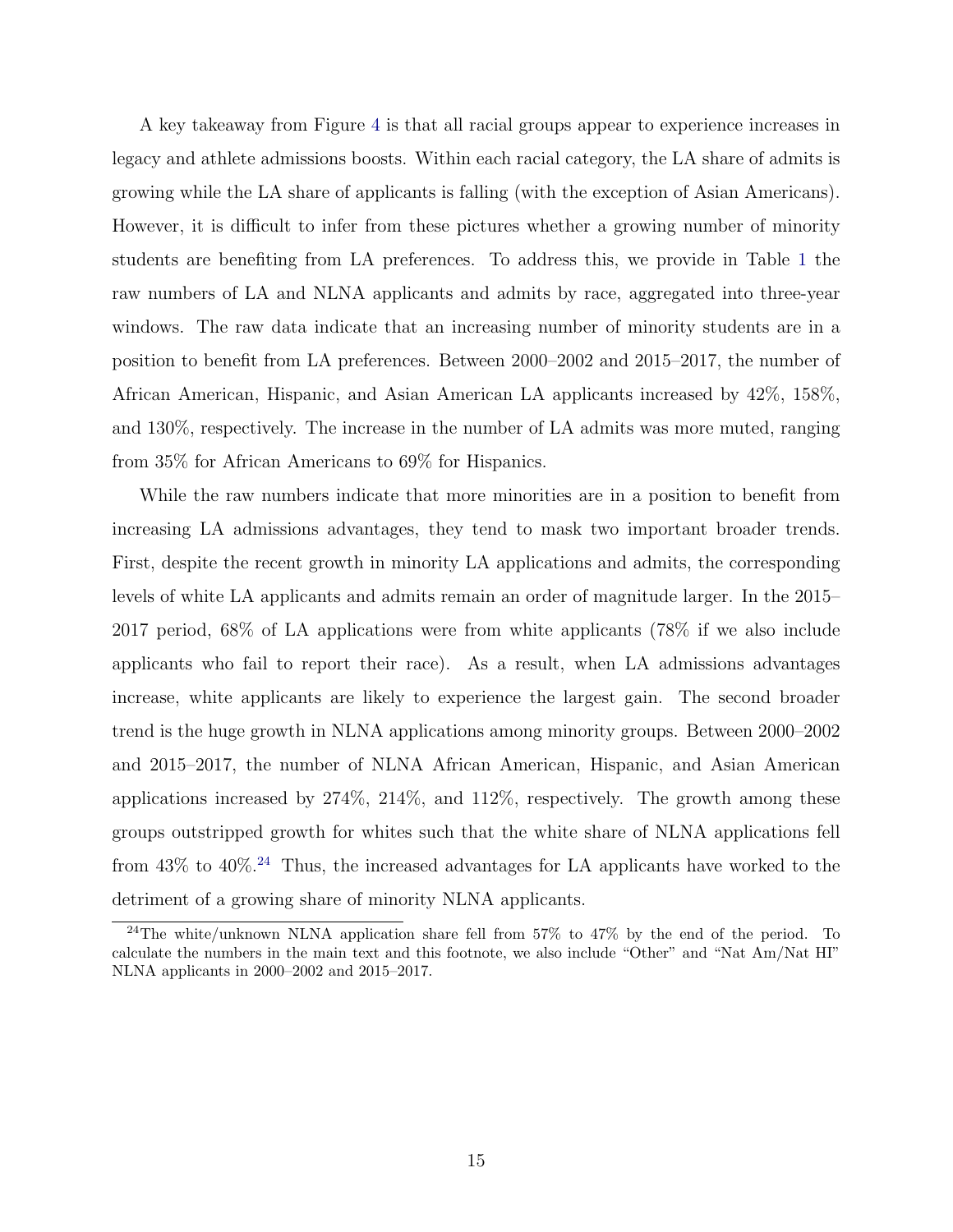#### 4.2 Compositional Effects of LA Access and Preferences

Between 2000 and 2017, the racial composition of the admitted class at Harvard has been affected by two changes in the admission process related to legacy and athlete applicants. First, the number and share of minority LA applications is growing. This implies a growing share of minority admits, since Harvard employs preferences for LA applicants. Second, LA admissions advantages have expanded over this time period. Since white applicants continue to make up the majority of LA applicants, this expansion will still tend to favor white applicants. In the counterfactuals below, we investigate how each of these channels has affected the LA and racial composition of the admitted class, comparing in particular the changes between 2000–2002 and 2015–2017.

### 4.2.1 Counterfactual 1: increases in minority admissions due to increases in LA shares

Our first counterfactual involves altering the pool of LA applicants. In 2000–2002, the share of LA applicants that were African American, Hispanic, or Asian American was 4.9%, 2.2%, and 4.6% respectively. We match these shares in 2015–2017 by reducing the number of African American, Hispanic, or Asian American LA applicants and shifting the excess applicants to the NLNA applicant pool. As a result, we do not change the overall number of minority applicants, we simply shift the relative quantities between the LA and NLNA applicant pool.

Let r indicate race,  $r \in \{a, b, h, w\}$ ; s indicate legacy/athlete status,  $s \in \{l, n\}$ ; and t indicate the first three years of the data or the last three,  $t \in \{0, 1\}$ . Denote  $N_{rst}$  and  $A_{rst}$  as the number of respective applicants and admits who have characteristics  $\{r, s\}$  and applied in year t. Denote the strength of applicant i in the set  $\{r, s, t\}$ —that is, including any admissions advantages from LA status—by  $\beta_{rst} + \epsilon_i$ .  $\beta_{rst}$  is the average strength of the applicant with characteristics  $\{r, s\}$  in year t, and  $\epsilon_i$  represents deviations from the average. Applicants are ordered according to their strength, with Harvard admitting students until its capacity constraint binds.

Assuming that  $\epsilon_i$  follows a logistic distribution, the average probability of admission for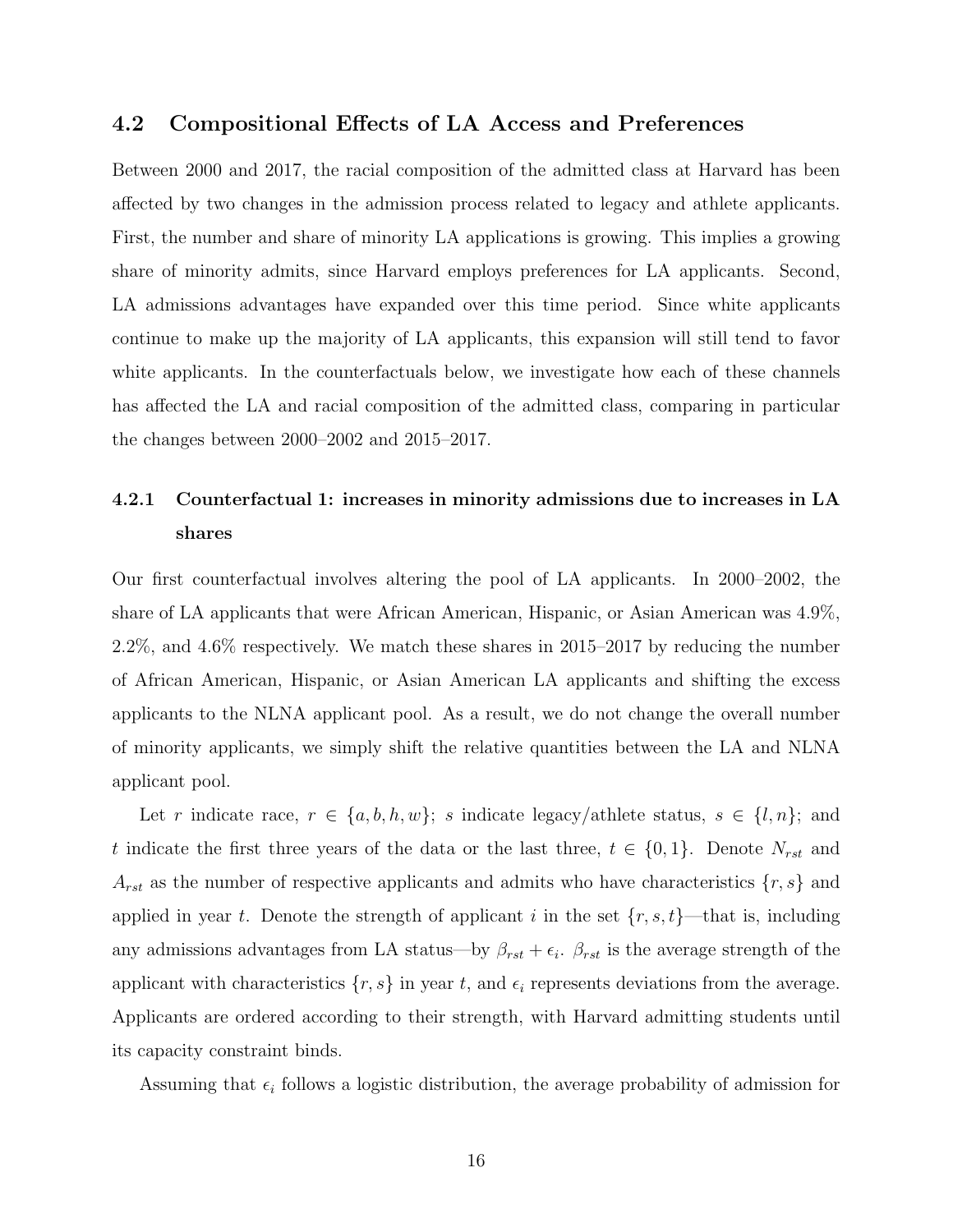someone in the set  $\{r, s, t\}$ ,  $P_{rst}$ , can be expressed in logit form:

$$
P_{rst} = \frac{\exp(\beta_{rst})}{1 + \exp(\beta_{rst})} = \frac{A_{rst}}{N_{rst}}
$$
\n<sup>(2)</sup>

Since we observe the admit rates for each race, legacy/athlete status, and time period combination, we can calculate  $\beta_{rst}$  for all r, s, and  $t^{25}$  $t^{25}$  $t^{25}$ 

We now outline a set of assumptions that allows us to recover how the shift in the legacy applicant pool affected enrollment across racial groups. To do this, we first shift down the number of legacy applicants that are of each race—with the exception of whites—such that the share of legacy applicants in 2015–2017 is the same as in 2000–2002.<sup>[26](#page-17-1)</sup> Let  $N_{wll}^{(1)} = N_{wll}$ . We then choose  $N_{rl1}^{(1)}$  $r_{r11}^{(1)}$  for all  $r \neq w$  such that:

$$
\frac{N_{rl1}^{(1)}}{\sum_{r'} N_{r'l1}^{(1)}} = \frac{N_{rl0}}{\sum_{r'} N_{rl0}}\tag{3}
$$

The number of NLNA applicants of race r is then  $N_{rn1}^{(1)} = N_{rn1} + N_{rl1} - N_{rl1}^{(1)}$  $r^{(1)}_{rl}$ .

Next, we assume that the shifting of minority LA applicants to NLNA applicants does not affect the average characteristics of either group. This assumption is likely to be violated: we would expect minority LA applicants to be stronger than minority NLNA applicants as LA applicants come from wealthier households [\(Arcidiacono, Kinsler, and Ransom,](#page-22-3) [2019\)](#page-22-3). Hence, shifting some of them to NLNA would raise the average characteristics of NLNAs, leading us to overstate minority gains in admissions from changes in the racial composition of legacies and athletes. However, given the small share of minority applicants who are legacies or athletes, the effect is likely to be small.

With fewer LA applicants, overall admission rates would need to be higher for the same number of students to be admitted. Let  $\Delta^{(1)}$  be the rise in the admissions index for all applicants such that the total number of admits is the same as the status quo in period 1.

<span id="page-17-0"></span><sup>25</sup>As an example, Table [1](#page-28-0) indicates that there are 32,940 white NLNA applicants and 1,641 white NLNA admits in 2015–2017. The observed admit probability for this group is 4.98%. This implies that  $\beta_{wn1}$  = −2.95.

<span id="page-17-1"></span><sup>&</sup>lt;sup>26</sup>We also hold fixed the number of LA applicants belonging to all other racial groups and the unknown race group.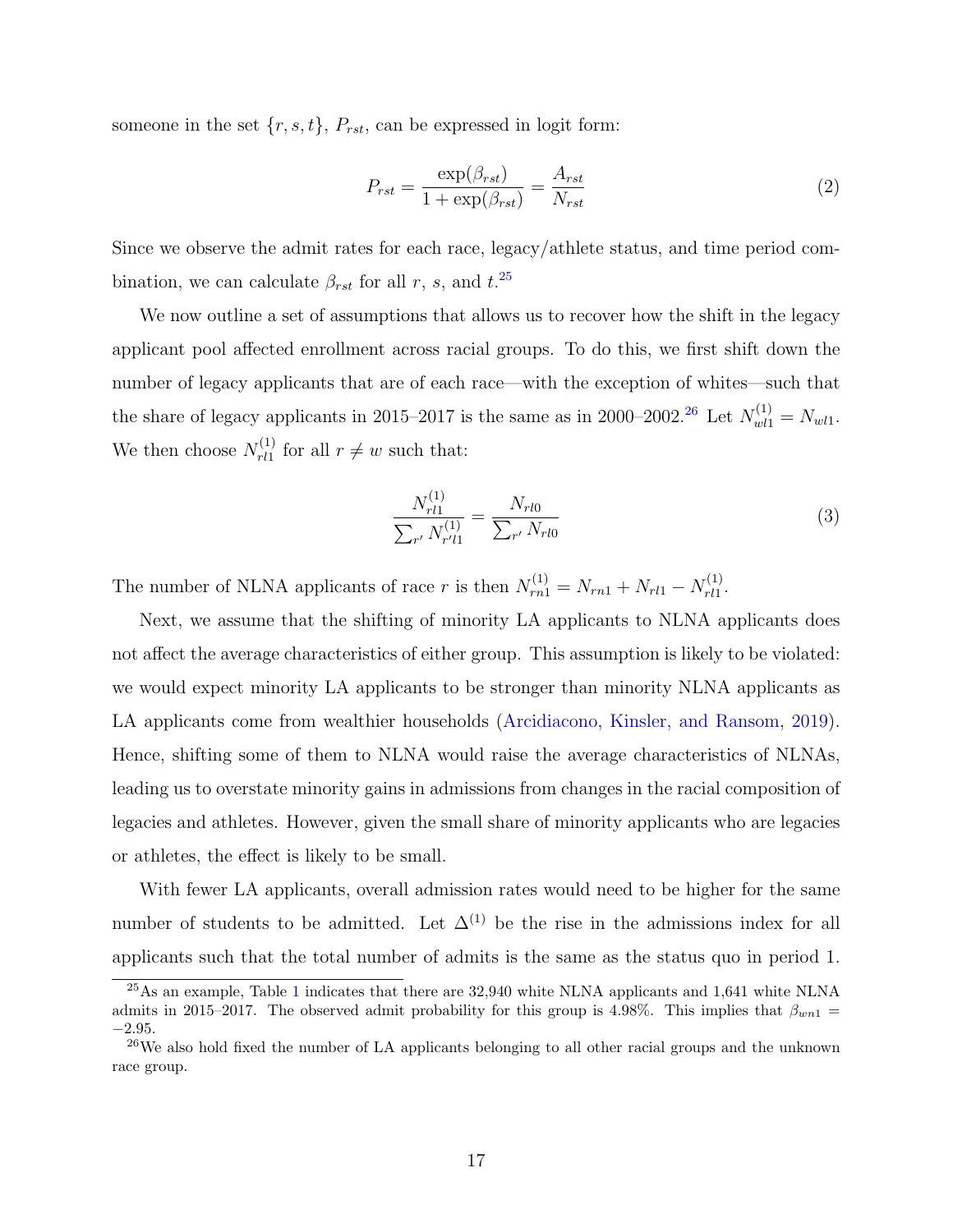The counterfactual probability of admission for  $\{r, s, t\}$  is then:

$$
P_{rs1}^{(1)} = \frac{\exp(\beta_{rs1} + \Delta^{(1)})}{1 + \exp(\beta_{rs1} + \Delta^{(1)})}
$$
(4)

where  $\Delta^{(1)}$  satisfies:

$$
\sum_{r} \sum_{s} N_{rs1}^{(1)} P_{rs1}^{(1)} = \sum_{r} \sum_{s} A_{rs1}
$$
 (5)

Once we solve for  $\Delta^{(1)}$ , we can calculate the predicted number of admits for every race and status combination:

$$
A_{rs1}^{(1)} = N_{rs1}^{(1)} P_{rs1}^{(1)}.
$$
\n(6)

We can also calculate the share of admits of race r that are legacy/athlete:  $A_{rl1}^{(1)}$  $r^{(1)}_{rl1}/\left(\sum_{s} A^{(1)}_{rs1}\right)$  $\binom{1}{rs1}.$ 

The total number of admits and the share of admits that are LA for this counterfactual are reported in the second row of Table [2,](#page-29-0) with the first row showing the status quo. The number of white admits is significantly higher than the status quo, with all other groups lower, showing that the rise in the share of legacy applicants that are minorities has contributed to more minority admits. Unsurprisingly, the share of minority admits that are LA shrinks relative to the status quo since there are fewer minority LA applicants. For whites, the LA share of admits is relatively constant.

### 4.2.2 Counterfactual 2: decreases in minority admissions due to increasing admissions advantages for LA applicants

Weighed against these benefits is the increased admission tip for LA applicants, since LA applicants are disproportionately white. In our second counterfactual, we examine how the increased admissions advantage for LA applicants affected enrollments by race and LA status. Namely, we change the admissions thresholds such that the following two conditions are met:

(i) the overall admit rate ratio between LA and NLNA applicants corresponds to what it was in period 0, which is  $4.15^{27}$  $4.15^{27}$  $4.15^{27}$ 

<span id="page-18-0"></span><sup>&</sup>lt;sup>27</sup>The same number in period 1 (2015–2017) is 8.15. Implicit in this exercise is that a change in admissions advantage is responsible for the change in the admit rate ratio. As discussed earlier, there do not appear to be significant trends in SAT scores that would suggest a sharp break in the qualifications of the NLNA pool as a whole.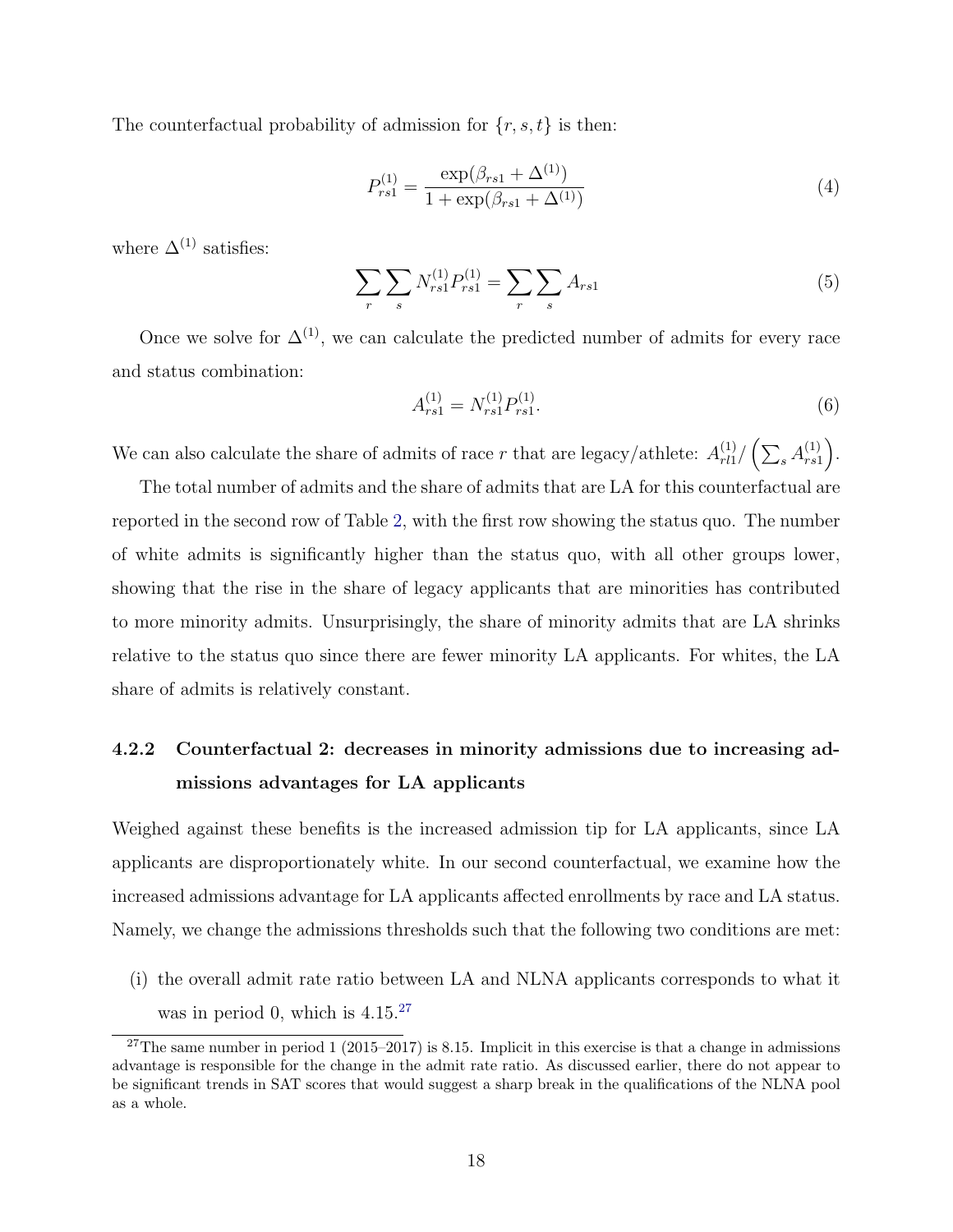(ii) the total number of admits is the same as in the status quo in period 1.

The counterfactual admissions probabilities involve changing the admissions threshold differently for LA and NLNA applicants and are are given by:

$$
P_{rs1}^{(2)} = \frac{\exp(\beta_{rs1} + \Delta_s^{(2)})}{1 + \exp(\beta_{rs1} + \Delta_s^{(2)})}.
$$
\n(7)

 $\Delta_n^{(2)}$  and  $\Delta_l^{(2)}$  then solve the admit rate ratio constraint

<span id="page-19-0"></span>
$$
\frac{\sum_{r} N_{rl1} P_{rl1}^{(2)}}{\sum_{r} N_{rl1}} \frac{\sum_{r} N_{rn1}}{\sum_{r} N_{rn1} P_{rn1}^{(2)}} = 4.15
$$
\n(8)

and the capacity constraint

<span id="page-19-1"></span>
$$
\sum_{r} \sum_{s} N_{rs1} P_{rs1}^{(2)} = \sum_{r} \sum_{s} A_{rs1}.
$$
 (9)

We solve equations [\(8\)](#page-19-0) and [\(9\)](#page-19-1) for the two unknowns  $\Delta_n^{(2)}$  and  $\Delta_l^{(2)}$ . Note that, because the LA/NLNA admit rate ratio has increased substantially between the two periods,  $\Delta_n^{(2)}$ will be positive and  $\Delta_l^{(2)}$  will be negative. A lower admissions threshold for LA applicants is consistent with the model we presented in section 2.

The third row of Table [2](#page-29-0) shows the results from this counterfactual. Relative to the status quo, we see a 7% drop in the number of white admits, and an increase of 6%, 7%, and 7% in the African American, Hispanic, and Asian American number of admits, respectively. Within race, the LA share of admits falls dramatically. For whites, the LA share falls by 38%, and for each minority group the LA share falls by at least 44%. The expansion of admission advantages for LA applicants has therefore led to a large increase in not only the number of the LA admits but also the number of white admits.

### 4.2.3 Counterfactual 3: net changes in minority admissions from the two channels

In our final counterfactual, we shift both the minority share of LA applicants as well as the LA/NLNA admit ratio to what it was in 2000–2002, combining the first two counterfactuals.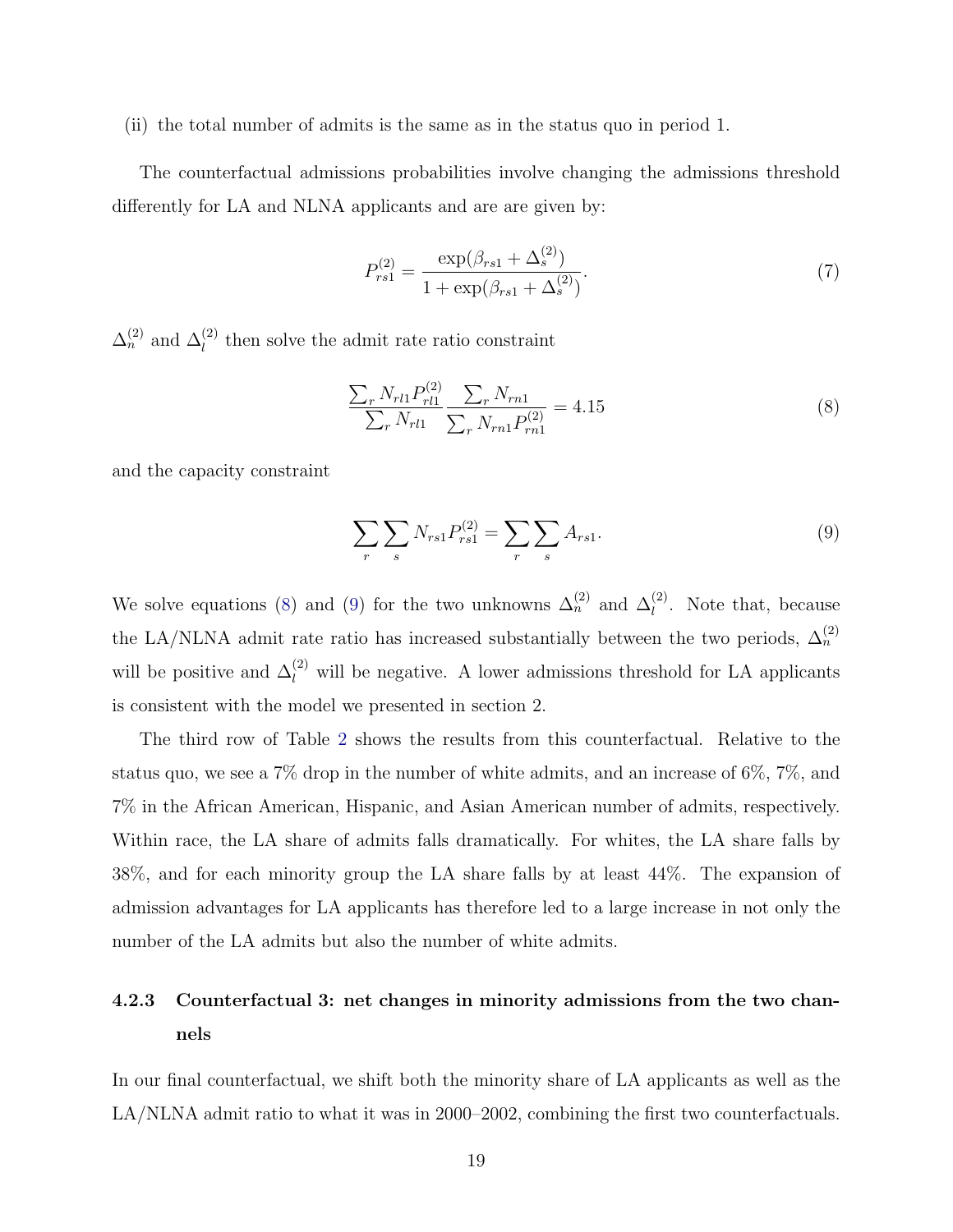Namely, we set the number of applicants in each race and status combination to the level it was in the first counterfactual,  $N_{rs1}^{(3)} = N_{rs1}^{(1)}$  $r_{rs1}^{(1)}$  for all  $\{r, s\}$ . Next, we solve [\(8\)](#page-19-0) and [\(9\)](#page-19-1) by substituting  $N_{rl1}^{(3)}$  $r_{rl1}^{(3)}$  for  $N_{rl1}$ . Defining  $P_{rs1}^{(3)}$  $\frac{\mathfrak{p}(3)}{rs1}$  as

$$
P_{rs1}^{(3)} = \frac{\exp(\beta_{rs1} + \Delta_s^{(3)})}{1 + \exp(\beta_{rs1} + \Delta_s^{(3)})},\tag{10}
$$

our two equations are then:

$$
\frac{\sum_{r} N_{r11}^{(3)} P_{r11}^{(3)}}{\sum_{r} N_{r11}^{(3)}} \frac{\sum_{r} N_{rn1}^{(3)}}{\sum_{r} N_{rn1}^{(3)} P_{rn1}^{(3)}} = 4.15
$$
\n(11)

and the capacity constraint

$$
\sum_{r} \sum_{s} N_{rs1}^{(3)} P_{rs1}^{(3)} = \sum_{r} \sum_{s} A_{rs1}
$$
 (12)

where we solve for  $\Delta_n^{(3)}$  and  $\Delta_l^{(3)}$ .

The last row of Table [2](#page-29-0) shows that making both adjustments results in higher minority enrollments. That is, the gains from a higher presence of minority legacy applicants are more than offset by the losses associated with higher admissions advantage for LA applicants. For example, the number of African Americans admits would have been 6% higher in 2015–2017 if both LA preferences and the African American share of LA applicants were fixed at their 2000–2002 levels.

### <span id="page-20-0"></span>5 Conclusion

Admissions to elite colleges and universities have become increasingly competitive. At Harvard, admit rates are now less than 5%. Yet, some groups have been relatively immune from these competitive forces. Despite representing an increasingly smaller share of the applicant pool, the share of Harvard admits who are legacies or athletes has been remarkably stable over time. Over the course of the 18 years we analyze, legacies and athletes moved from being four times more likely to be admitted as their non-legacy, non-athlete counterparts to nine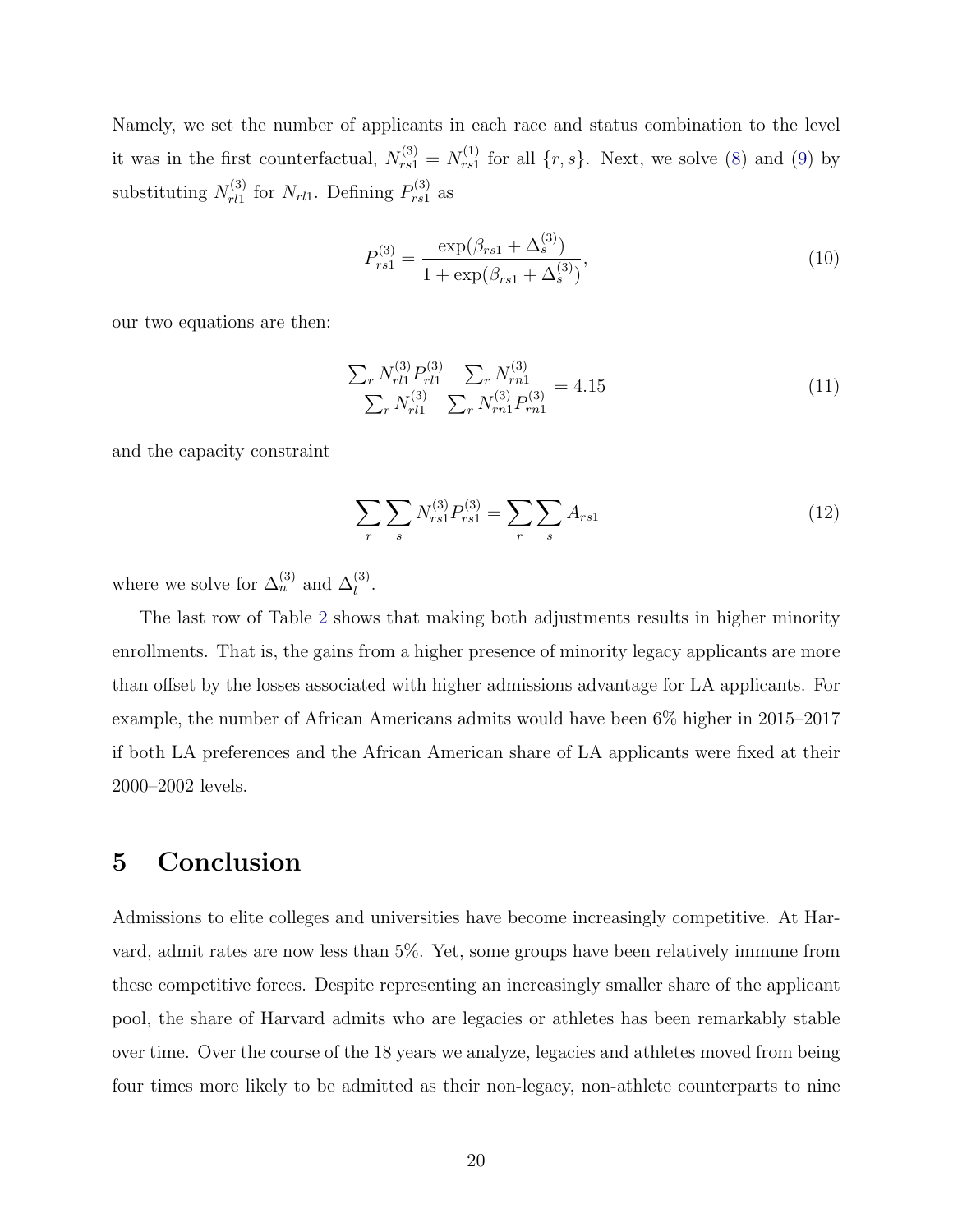times more likely to be admitted. Given the accompanying rise in applicant test scores and the increase in legacy and athlete matriculation rates, the evidence strongly suggests that the admissions advantages legacies and athletes have at Harvard are growing. This growth can be explained by a model of admissions where the quality of the student body and the number of legacies and athletes are complements in the university's objective function.

Over the course of our time period, the share of LA applicants and admits who are minorities increased. However, LA applicants and admits are still disproportionately white compared to NLNA applicants and admits. So while the number of minority admits have increased as a result of a higher representation among legacies and athletes, we show that these increases are more than offset by the rise in advantages given to LA applicants.

The increasing admissions advantage for legacies and athletes at Harvard is in part the result of enormous growth in NLNA applications with no commensurate increase in available seats. One approach to lessen these advantages would be to expand enrollment. A number of economists have advocated for this, claiming that a reduction in applicant competition would reduce tensions around legacy and athlete admissions.<sup>[28](#page-21-0)</sup> Thus far, Harvard and other elite institutions have shown little willingness to expand. According to [DeSilver](#page-23-12) [\(2019\)](#page-23-12), admissions at the most selective universities, have actually fallen between 2002 and 2017.[29](#page-21-1) As a result, the controversy over legacy and athlete admissions will likely continue unless significant changes are made to admissions policies.

<span id="page-21-1"></span><span id="page-21-0"></span><sup>28</sup>See [Cowen](#page-22-10) [\(2018\)](#page-22-10), [Smith](#page-24-0) [\(2018\)](#page-24-0) and [Wermund](#page-24-10) [\(2018\)](#page-24-10) for examples.

<sup>&</sup>lt;sup>29</sup>Recently, the U.S. News & World Report decided to eliminate a school's acceptance rate when developing its Best Colleges rankings, reducing at least one incentive to keep admissions low. The rankings methodology of U.S. News & World Report is described at [https://www.usnews.com/education/best-colleges/](https://www.usnews.com/education/best-colleges/articles/how-us-news-calculated-the-rankings) [articles/how-us-news-calculated-the-rankings](https://www.usnews.com/education/best-colleges/articles/how-us-news-calculated-the-rankings).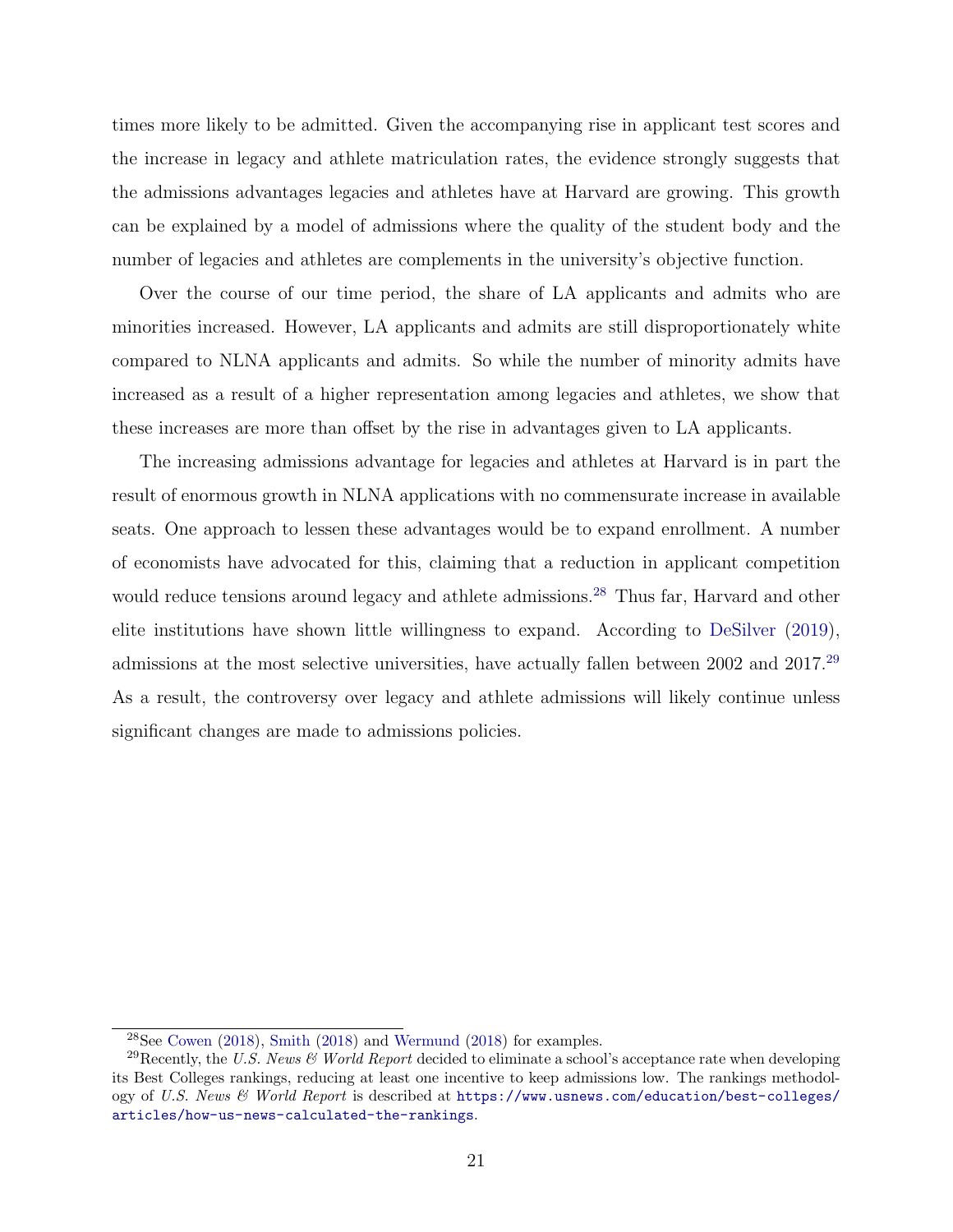## References

- <span id="page-22-3"></span>Arcidiacono, Peter, Josh Kinsler, and Tyler Ransom. 2019. "Legacy and Athlete Preferences at Harvard." Working paper, Duke University.
- <span id="page-22-8"></span>Belley, Philippe and Lance Lochner. 2007. "The Changing Role of Family Income and Ability in Determining Educational Achievement." Journal of Human Capital 1 (1):37–89.
- <span id="page-22-9"></span>Bound, John, Brad Hershbein, and Bridget Terry Long. 2009. "Playing the Admissions Game: Student Reactions to Increasing College Competition." Journal of Economic Perspectives 23 (4):119–146.
- <span id="page-22-5"></span>Bowen, William G. and Sarah A. Levin. 2003. Reclaiming the Game: College Sports and Educational Values. Princeton, New Jersey: Princeton University Press.
- <span id="page-22-0"></span>Caldera, Camille G. and Sahar M. Mohammadzadeh. 2019. "Record-Low 4.5 Percent of Harvard College Applicants Accepted to Class of 2023." The Harvard Crimson URL <https://www.thecrimson.com/article/2019/3/29/2023-admit-numbers/>. Accessed June 25, 2019.
- <span id="page-22-2"></span>Chappell, Bill and Merrit Kennedy. 2019. "U.S. Charges Dozens Of Parents, Coaches In Massive College Admissions Scandal." NPR URL [https://www.npr.org/2019/03/12/702539140/](https://www.npr.org/2019/03/12/702539140/u-s-accuses-actresses-others-of-fraud-in-wide-college-admissions-scandal) [u-s-accuses-actresses-others-of-fraud-in-wide-college-admissions-scandal](https://www.npr.org/2019/03/12/702539140/u-s-accuses-actresses-others-of-fraud-in-wide-college-admissions-scandal). Accessed March 23, 2019.
- <span id="page-22-4"></span>Cowen, Tyler. 2017. "Legacy Students Make Harvard's Finances Work." Bloomberg URL [https://www.bloombergquint.com/view/](https://www.bloombergquint.com/view/legacy-students-make-harvard-s-finances-work) [legacy-students-make-harvard-s-finances-work](https://www.bloombergquint.com/view/legacy-students-make-harvard-s-finances-work). Accessed April 26, 2019.
- <span id="page-22-10"></span>2018. "Let Harvard Be Harvard, Only Bigger." Bloomberg URL [https://www.bloomberg.com/opinion/articles/2018-11-01/](https://www.bloomberg.com/opinion/articles/2018-11-01/let-harvard-be-harvard-only-bigger) [let-harvard-be-harvard-only-bigger](https://www.bloomberg.com/opinion/articles/2018-11-01/let-harvard-be-harvard-only-bigger). Accessed August 2, 2019.
- <span id="page-22-7"></span>Dale, Stacy Berg and Alan B. Krueger. 2014. "Estimating the Effects of College Characteristics over the Career Using Administrative Earnings Data." Journal of Human Resources 42 (2):323–358.
- <span id="page-22-6"></span>Day 1 Trial Transcript. 2018. In Students for Fair Admissions, Inc. v. President and Fellows of Harvard College et al. Civil Action No. 14-14176-ADB (D. Mass). URL [https://github.com/tyleransom/SFFAvHarvard-Docs/blob/master/](https://github.com/tyleransom/SFFAvHarvard-Docs/blob/master/TrialTranscripts/20181015-Day-1.pdf) [TrialTranscripts/20181015-Day-1.pdf](https://github.com/tyleransom/SFFAvHarvard-Docs/blob/master/TrialTranscripts/20181015-Day-1.pdf).
- <span id="page-22-1"></span>Desai, Saahil. 2018. "College Sports are Affirmative Action for Rich White Students." The Atlantic URL [https://www.theatlantic.com/education/archive/2018/](https://www.theatlantic.com/education/archive/2018/10/college-sports-benefits-white-students/573688/) [10/college-sports-benefits-white-students/573688/](https://www.theatlantic.com/education/archive/2018/10/college-sports-benefits-white-students/573688/). Accessed June 25, 2019.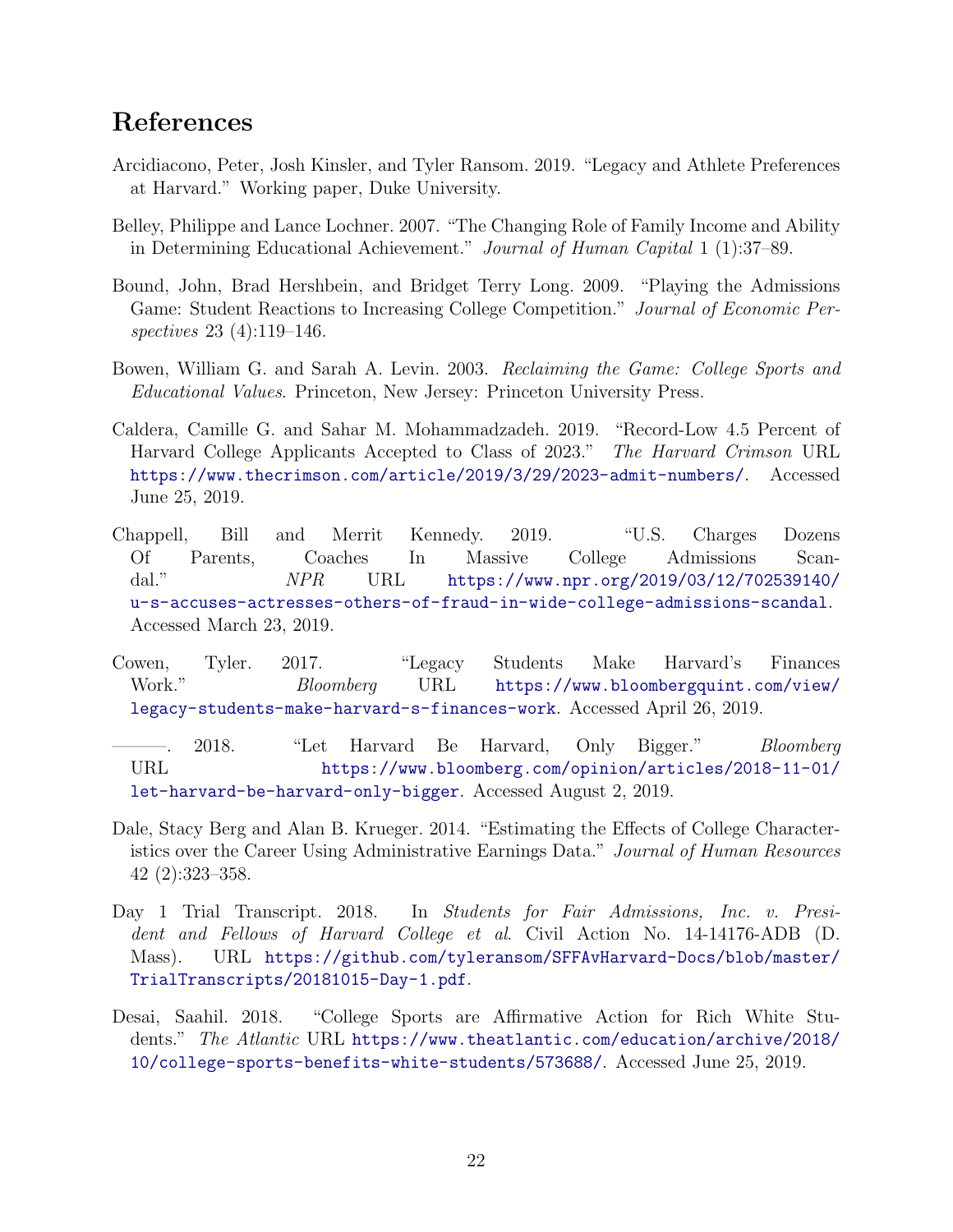- <span id="page-23-12"></span>DeSilver, Drew. 2019. "A Majority of U.S. Colleges Admit Most Students Who Apply." Report, Pew Research Center. URL [https://www.pewresearch.org/fact-tank/2019/](https://www.pewresearch.org/fact-tank/2019/04/09/a-majority-of-u-s-colleges-admit-most-students-who-apply/) [04/09/a-majority-of-u-s-colleges-admit-most-students-who-apply/](https://www.pewresearch.org/fact-tank/2019/04/09/a-majority-of-u-s-colleges-admit-most-students-who-apply/).
- <span id="page-23-0"></span>Document 415-8. 2017. In Students for Fair Admissions, Inc. v. President and Fellows of Harvard College et al. Civil Action No. 14-14176-ADB (D. Mass). URL [https://docs.justia.com/cases/federal/district-courts/massachusetts/madce/](https://docs.justia.com/cases/federal/district-courts/massachusetts/madce/1:2014cv14176/165519/415/1.html) [1:2014cv14176/165519/415/1.html](https://docs.justia.com/cases/federal/district-courts/massachusetts/madce/1:2014cv14176/165519/415/1.html). Plaintiff Expert Witness Opening Report.
- <span id="page-23-8"></span>Document 415-9. 2018. In Students for Fair Admissions, Inc. v. President and Fellows of Harvard College et al. Civil Action No. 14-14176-ADB (D. Mass). URL [https://docs.justia.com/cases/federal/district-courts/massachusetts/madce/](https://docs.justia.com/cases/federal/district-courts/massachusetts/madce/1:2014cv14176/165519/415/2.html) [1:2014cv14176/165519/415/2.html](https://docs.justia.com/cases/federal/district-courts/massachusetts/madce/1:2014cv14176/165519/415/2.html). Plaintiff Expert Witness Rebuttal Report.
- <span id="page-23-6"></span>Espenshade, Thomas J., Chang Y. Chung, and Joan L. Walling. 2004. "Admission Preferences for Minority Students, Athletes, and Legacies at Elite Universities." Social Science Quarterly 85 (5):1422–1446.
- <span id="page-23-9"></span>Finder, Alan and Karen W. Arenson. 2006. "Harvard Ends Early Admission." The New York Times URL <https://www.nytimes.com/2006/09/12/education/12harvard.html>. Accessed May 29, 2019.
- <span id="page-23-3"></span>Golden, Daniel. 2006. The Price of Admission: How America's Ruling Class Buys Its Way into Elite Colleges – and Who Gets Left Outside the Gates. New York: Crown Publishers.
- <span id="page-23-11"></span>Howell, Cameron and Sarah E. Turner. 2004. "Legacies in Black and White: The Racial Composition of the Legacy Pool." Research in Higher Education 45 (4):325–351.
- <span id="page-23-10"></span>Hoxby, Caroline M. 2009. "The Changing Selectivity of American Colleges." Journal of Economic Perspectives 23 (4):95–118.
- <span id="page-23-5"></span>Hurwitz, Michael. 2011. "The Impact of Legacy Status on Undergraduate Admissions at Elite Colleges and Universities." Economics of Education Review 30 (3):480–492.
- <span id="page-23-7"></span>Jacob, Brian, Brian McCall, and Kevin Stange. 2018. "College as Country Club: Do Colleges Cater to Students' Preferences for Consumption?" Journal of Labor Economics 36 (2):309–348.
- <span id="page-23-2"></span>Karabel, Jerome. 2005. The Chosen: The Hidden History of Admission and Exclusion at Harvard, Yale, and Princeton. New York: Houghton Mifflin.
- <span id="page-23-1"></span>Lamb, John D. 1993. "The Real Affirmative Action Babies: Legacy Preference at Harvard and Yale." Columbia Journal of Law and Social Problems 26 (3):491–521.
- <span id="page-23-4"></span>Lattimore, Ashton. 2018. "Ending legacy admissions is the right thing to do. But for black alums, it stings." The Washington Post URL [https://www.washingtonpost.](https://www.washingtonpost.com/outlook/2018/08/06/aaa7db6e-968d-11e8-80e1-00e80e1fdf43_story.html?noredirect=on&utm_term=.8a353bcfa2c9) [com/outlook/2018/08/06/aaa7db6e-968d-11e8-80e1-00e80e1fdf43\\_story.html?](https://www.washingtonpost.com/outlook/2018/08/06/aaa7db6e-968d-11e8-80e1-00e80e1fdf43_story.html?noredirect=on&utm_term=.8a353bcfa2c9) [noredirect=on&utm\\_term=.8a353bcfa2c9](https://www.washingtonpost.com/outlook/2018/08/06/aaa7db6e-968d-11e8-80e1-00e80e1fdf43_story.html?noredirect=on&utm_term=.8a353bcfa2c9). Accessed May 15, 2019.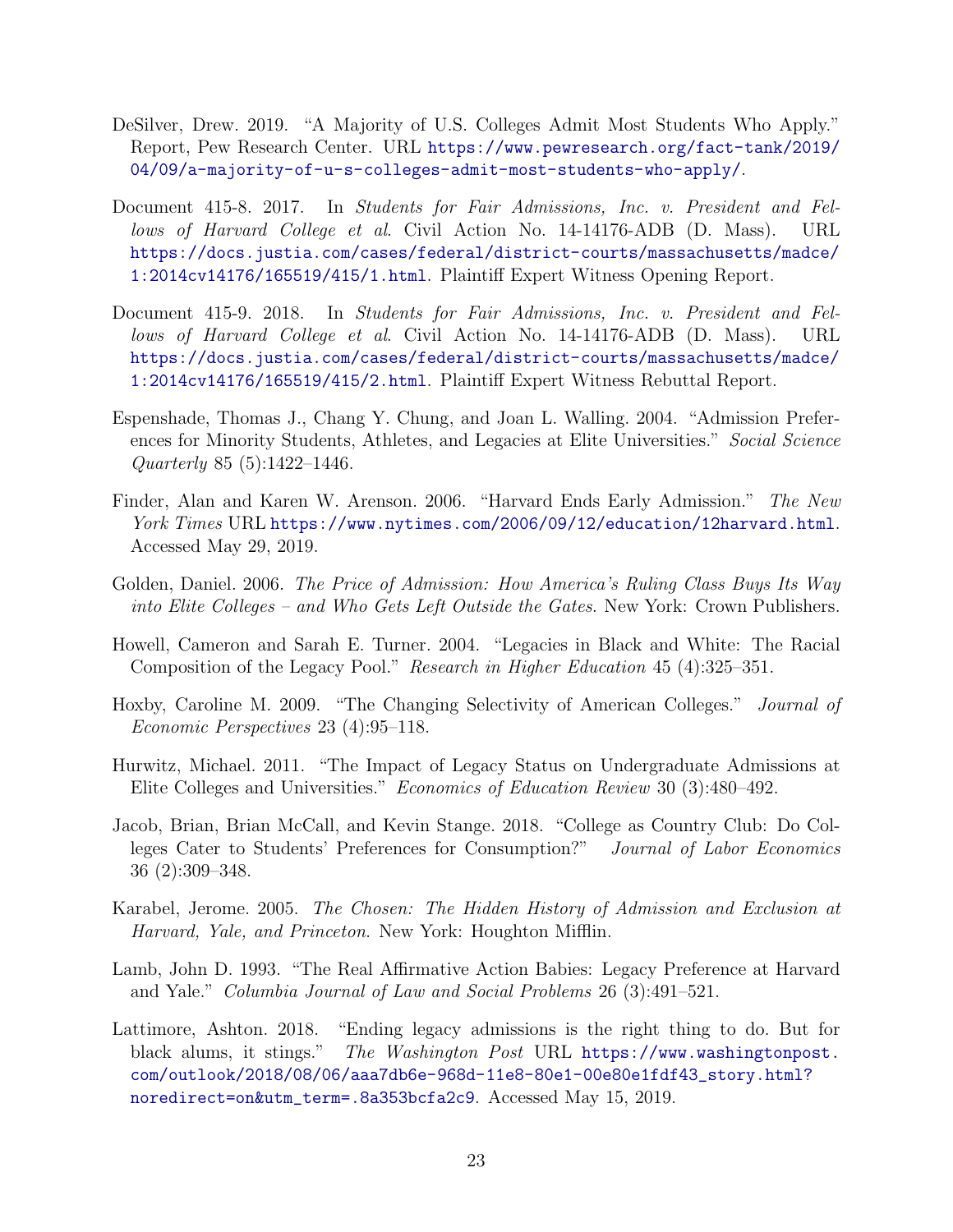- <span id="page-24-11"></span><span id="page-24-8"></span>Lewin, Tamar. 2011. "Harvard and Princeton Restore Early Admission." The New York Times URL <https://www.nytimes.com/2011/02/25/education/25admissions.html>. Accessed May 29, 2019.
- <span id="page-24-2"></span>Meer, Jonathan and Harvey S. Rosen. 2009. "Altruism and the Child Cycle of Alumni Donations." American Economic Journal: Economic Policy 1 (1):258–286.
- <span id="page-24-3"></span>—. 2010. "Family Bonding with Universities." Research in Higher Education 51 (7):641– 658.
- <span id="page-24-5"></span>Riehl, Evan. 2018. "Fairness in College Admission Exams: From Test Score Gaps to Earnings Inequality." Working paper, Cornell University.
- <span id="page-24-0"></span>Smith, Noah. 2018. "Harvard Doing America's Best Students No Favors." Bloomberg URL [https://www.bloomberg.com/opinion/articles/2018-06-28/](https://www.bloomberg.com/opinion/articles/2018-06-28/harvard-and-top-private-schools-should-increase-admissions-a-lot) [harvard-and-top-private-schools-should-increase-admissions-a-lot](https://www.bloomberg.com/opinion/articles/2018-06-28/harvard-and-top-private-schools-should-increase-admissions-a-lot). Accessed June 25, 2019.
- <span id="page-24-9"></span>The Harvard Gazette. 2007. "Harvard Announces Sweeping Middle-income Initiative." The Harvard Gazette URL [https://news.harvard.edu/gazette/story/2007/12/](https://news.harvard.edu/gazette/story/2007/12/harvard-announces-sweeping-middle-income-initiative/) [harvard-announces-sweeping-middle-income-initiative/](https://news.harvard.edu/gazette/story/2007/12/harvard-announces-sweeping-middle-income-initiative/). Accessed May 29, 2019.
- <span id="page-24-1"></span>Trial Exhibit DX 042. 2018. In Students for Fair Admissions, Inc. v. President and Fellows of Harvard College et al. Civil Action No. 14-14176-ADB (D. Mass). URL [https://github.](https://github.com/tyleransom/SFFAvHarvard-Docs/blob/master/TrialExhibits/D042.pdf) [com/tyleransom/SFFAvHarvard-Docs/blob/master/TrialExhibits/D042.pdf](https://github.com/tyleransom/SFFAvHarvard-Docs/blob/master/TrialExhibits/D042.pdf). Demographic Breakdown of Applicants, Admits, and Matriculants.
- <span id="page-24-7"></span>Trial Exhibit DX 728. 2018. In Students for Fair Admissions, Inc. v. President and Fellows of Harvard College et al. Civil Action No. 14-14176-ADB (D. Mass). URL [https://github.](https://github.com/tyleransom/SFFAvHarvard-Docs/blob/master/TrialExhibits/D728.pdf) [com/tyleransom/SFFAvHarvard-Docs/blob/master/TrialExhibits/D728.pdf](https://github.com/tyleransom/SFFAvHarvard-Docs/blob/master/TrialExhibits/D728.pdf). Share of applicants by race before and after changes to early admission policy.
- <span id="page-24-10"></span>Wermund, Benjamin. 2018. "Should Harvard double its enrollment?" Politico URL [https://www.politico.com/newsletters/morning-education/2018/06/19/](https://www.politico.com/newsletters/morning-education/2018/06/19/should-harvard-double-its-enrollment-258181) [should-harvard-double-its-enrollment-258181](https://www.politico.com/newsletters/morning-education/2018/06/19/should-harvard-double-its-enrollment-258181). Accessed June 26, 2019.
- <span id="page-24-6"></span>Zimmerman, Seth D. 2014. "The Returns to College Admission for Academically Marginal Students." Journal of Labor Economics 32 (4):711–754.
- <span id="page-24-4"></span>-. 2019. "Elite Colleges and Upward Mobility to Top Jobs and Top Incomes." American Economic Review 109 (1):1–147.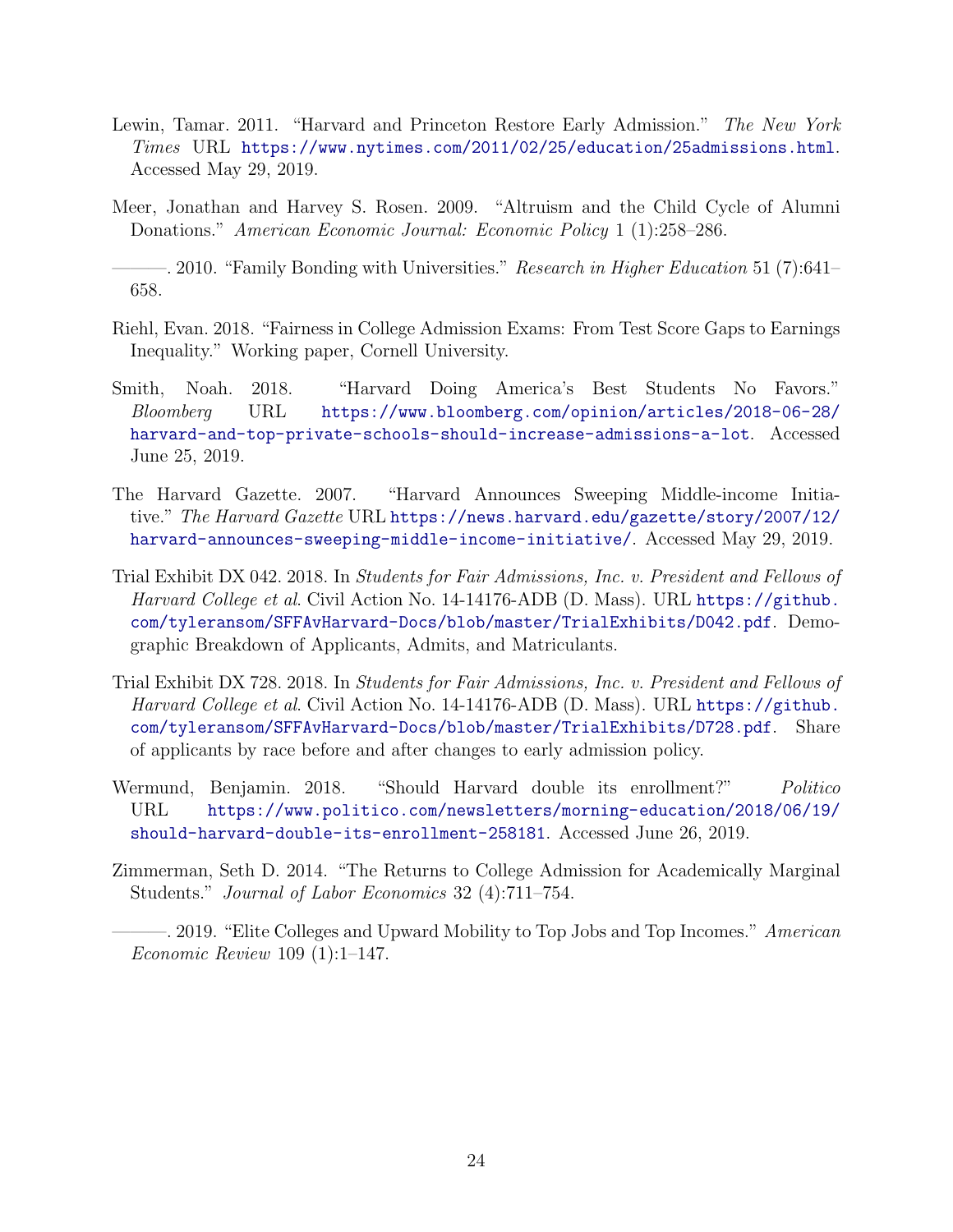# <span id="page-25-0"></span>Figures and Tables

Figure 1: Growth in LA and NLNA Applications, Classes of 2000–2017





Source: Authors' calculations from SFFA v. Harvard [Trial Exhibit DX 042.](#page-24-1)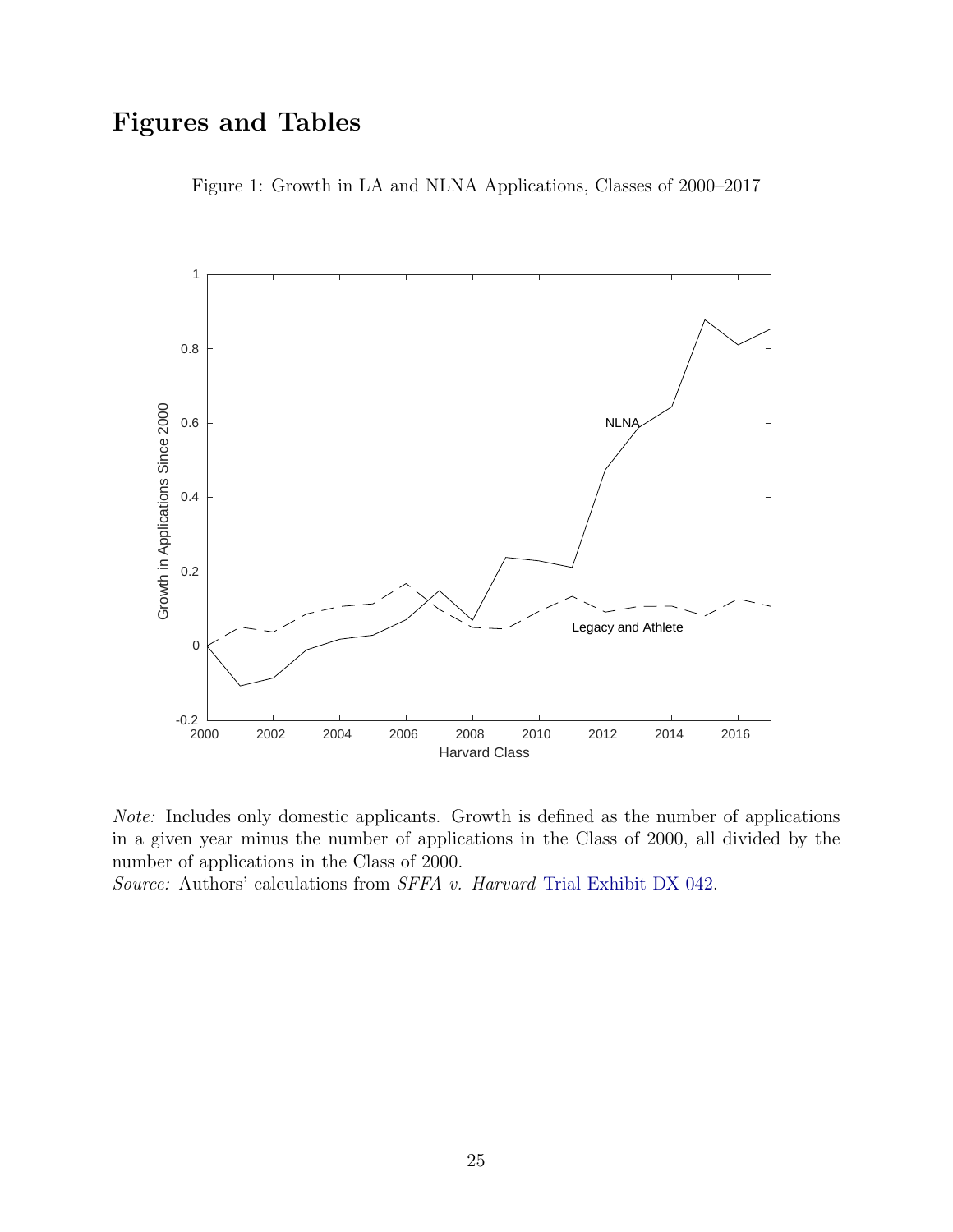

Figure 2: Trends in LA Composition and Admissions Rates

Note: Domestic applicants only. Source: Authors' calculations from SFFA v. Harvard [Trial Exhibit DX 042.](#page-24-1)

<span id="page-26-1"></span>Figure 3: Trends in Matriculation by LA and NLNA, Domestic and International

(a) Matriculation Rates by LA and NLNA Status

<span id="page-26-0"></span>(a) Share of Applicants and Admits who are LA

(b) Number of Matriculants by Domestic Status



Note: Panel (a) includes domestic applicants only. Source: Authors' calculations from SFFA v. Harvard [Trial Exhibit DX 042.](#page-24-1)

(b) Ratio of LA Admit Rates to NLNA Admit Rates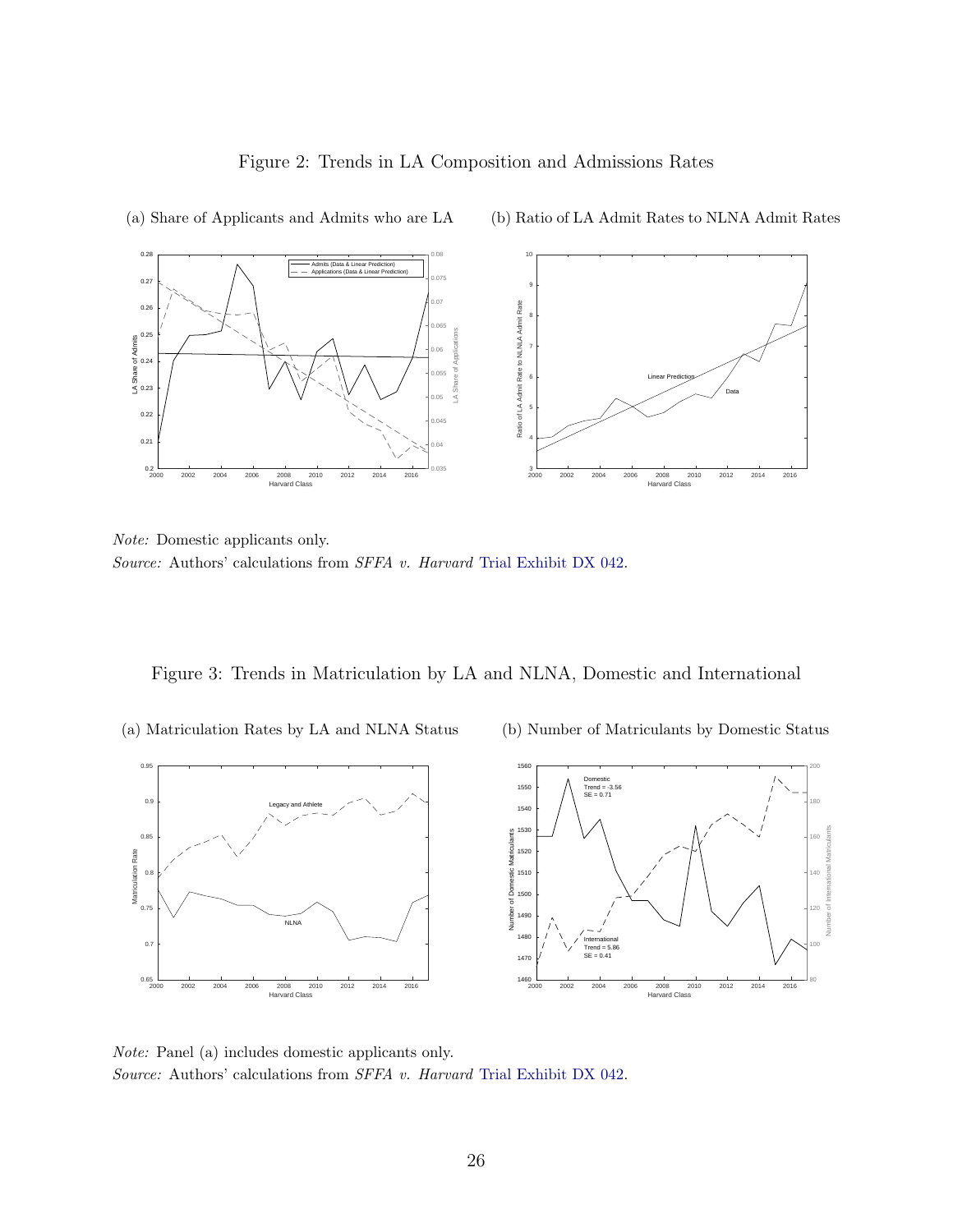

(a) Asian American

(b) African American

Note: Domestic applicants only.

<span id="page-27-0"></span>Source: Authors' calculations from *SFFA v. Harvard* Trial [Exhibit](#page-24-11) DX 042.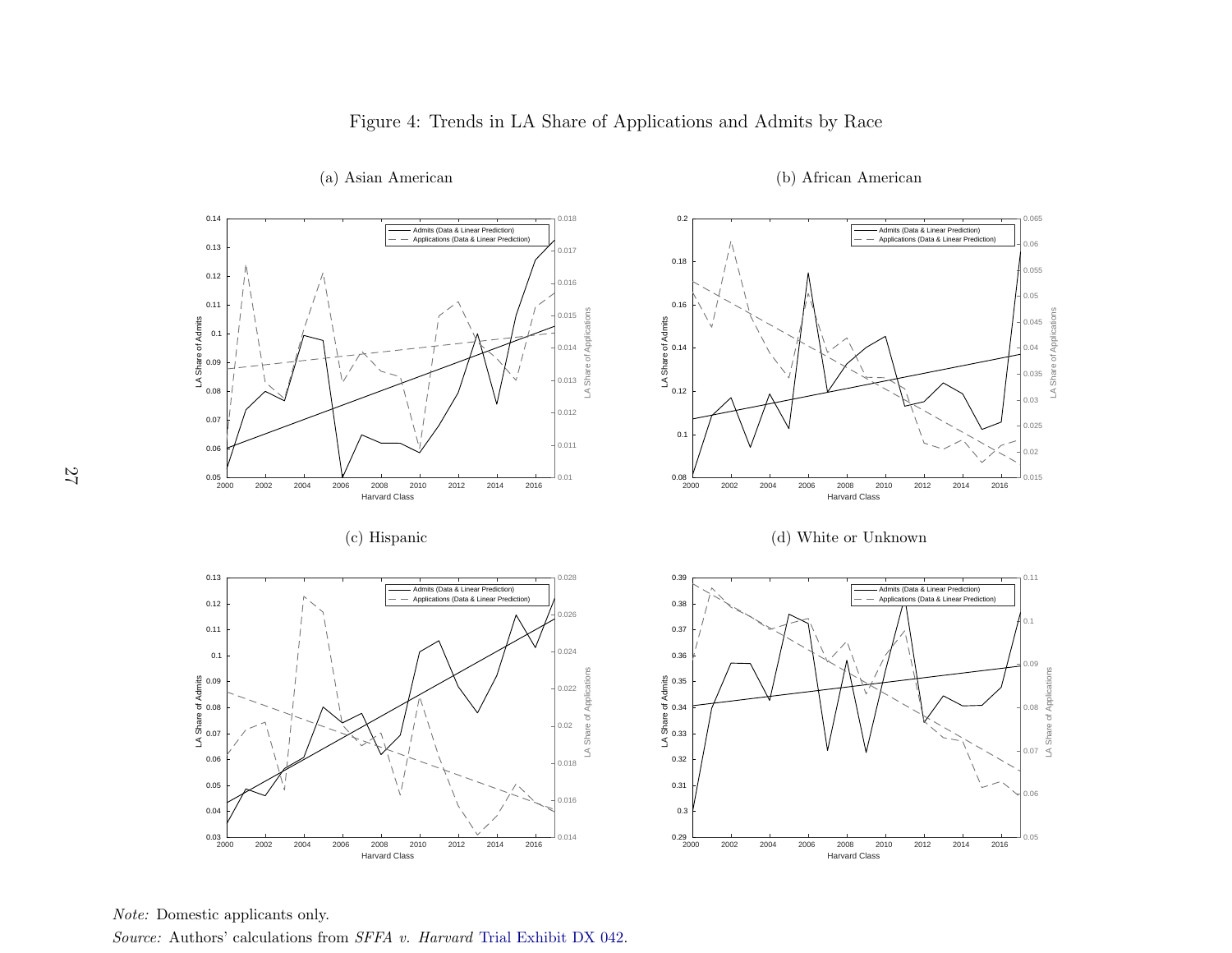|                       | Legacy and Athlete |          |          |          |         | Non-Legacy and Non-Athlete |          |          |          |         |
|-----------------------|--------------------|----------|----------|----------|---------|----------------------------|----------|----------|----------|---------|
|                       |                    | African  |          | Asian    |         |                            | African  |          | Asian    |         |
| Classes               | White              | American | Hispanic | American | Unknown | White                      | American | Hispanic | American | Unknown |
| Panel A: Applications |                    |          |          |          |         |                            |          |          |          |         |
| $2000 - 2002$         | 1,952              | 150      | 66       | 139      | 683     | 17,764                     | 2,728    | 3,323    | 10,179   | 5,901   |
| $2003 - 2005$         | 2,184              | 135      | 90       | 158      | 651     | 20,260                     | 3,262    | 3,780    | 10,752   | 5,399   |
| 2006-2008             | 2,367              | 165      | 93       | 171      | 436     | 23,445                     | 3,601    | 4,674    | 12,600   | 3,123   |
| $2009 - 2011$         | 2,176              | 193      | 116      | 188      | 522     | 21,736                     | 5,559    | 6,054    | 14,284   | 5,292   |
| 2012-2014             | 2,150              | 187      | 130      | 259      | 500     | 27,108                     | 8,506    | 8,556    | 17,775   | 6,068   |
| $2015 - 2017$         | 2,243              | 213      | 170      | 320      | 301     | 32,940                     | 10,193   | 10,421   | 21,591   | 6,084   |
| Panel B: Admits       |                    |          |          |          |         |                            |          |          |          |         |
| $2000 - 2002$         | 886                | 59       | 23       | 75       | 328     | 1,756                      | 515      | 507      | 1,007    | 687     |
| $2003 - 2005$         | 1,033              | 62       | 36       | 88       | 273     | 1,901                      | 527      | 509      | 880      | 433     |
| 2006-2008             | 1,055              | 85       | 38       | 64       | 164     | 2,043                      | 518      | 498      | 1,018    | 208     |
| 2009-2011             | 946                | 88       | 55       | 73       | 203     | 1,748                      | 574      | 533      | 1,084    | 364     |
| 2012-2014             | 912                | 82       | 53       | 104      | 215     | 1,783                      | 605      | 566      | 1,128    | 407     |
| 2015-2017             | 946                | 91       | 74       | 151      | 116     | 1,641                      | 604      | 575      | 1,094    | 291     |

Table 1: Applicants and Admits by Race and Special Status

Note: Domestic applicants only.

<span id="page-28-0"></span>Source: Authors' calculations from *SFFA v. Harvard* Trial [Exhibit](#page-24-11) DX 042.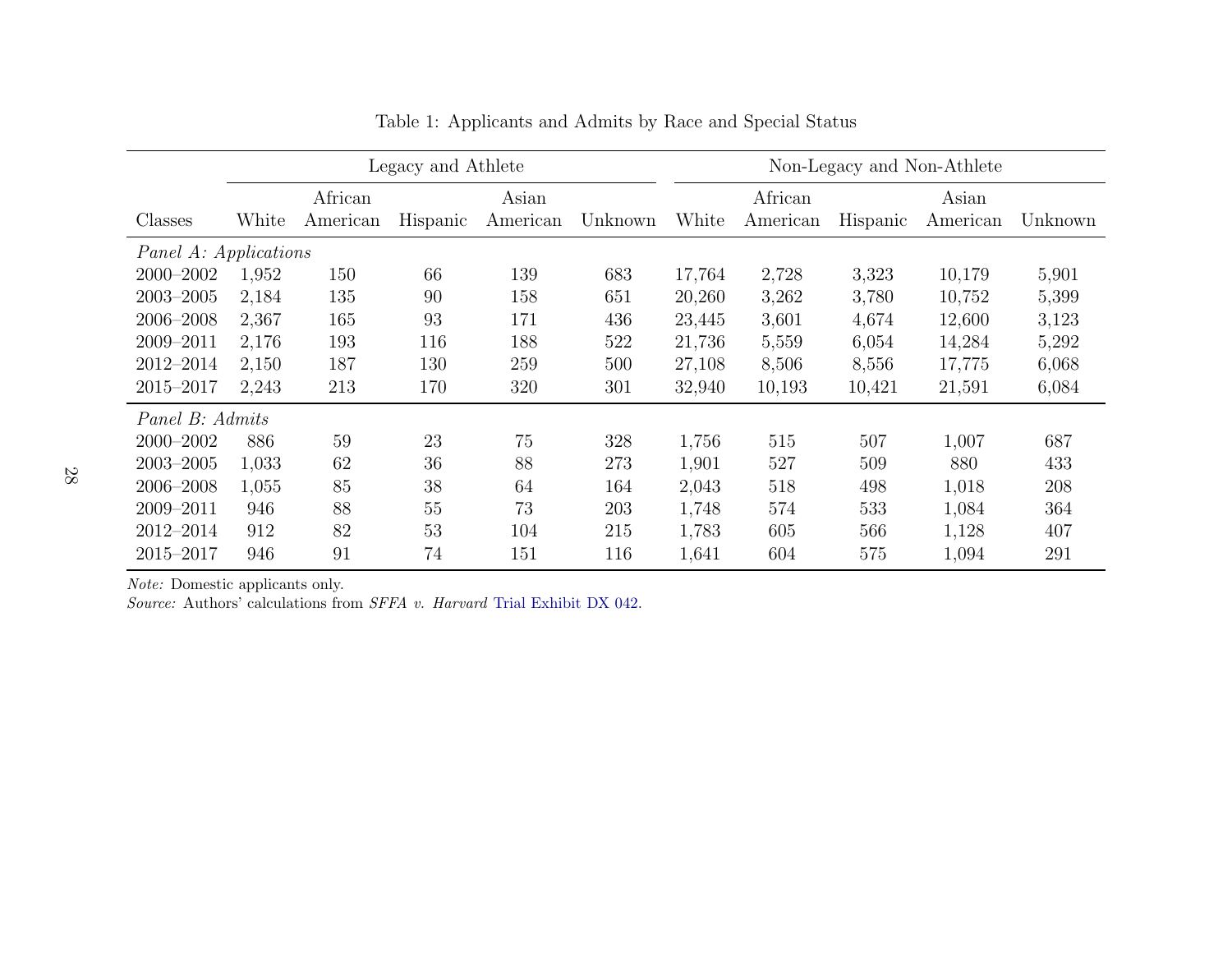|                                                       | White         |          | African<br>American |          | Hispanic |          | Asian<br>American |          |
|-------------------------------------------------------|---------------|----------|---------------------|----------|----------|----------|-------------------|----------|
|                                                       | <b>Admits</b> | LA Share | Admits              | LA Share | Admits   | LA Share | Admits            | LA Share |
| Status Quo<br>Expand LA Access & Admissions Advantage | 2,587         | 0.366    | 695                 | 0.131    | 649      | 0.114    | 1,245             | 0.121    |
| Counterfactuals<br>1: Fix Minority LA Access          | 2,651         | 0.363    | 688                 | 0.090    | 626      | 0.045    | 1,199             | 0.054    |
| 2: Fix LA Admissions Advantage                        | 2,412         | 0.227    | 738                 | 0.072    | 696      | 0.062    | 1,334             | 0.068    |
| 3: Fix Both                                           | 2,448         | 0.229    | 735                 | 0.049    | 684      | 0.024    | 1,308             | 0.030    |

#### Table 2: Compositional Effects of Increased LA Access and Preferences

<span id="page-29-0"></span>Source: Authors' calculations from data reported in Trial [Exhibit](#page-24-11) DX 042.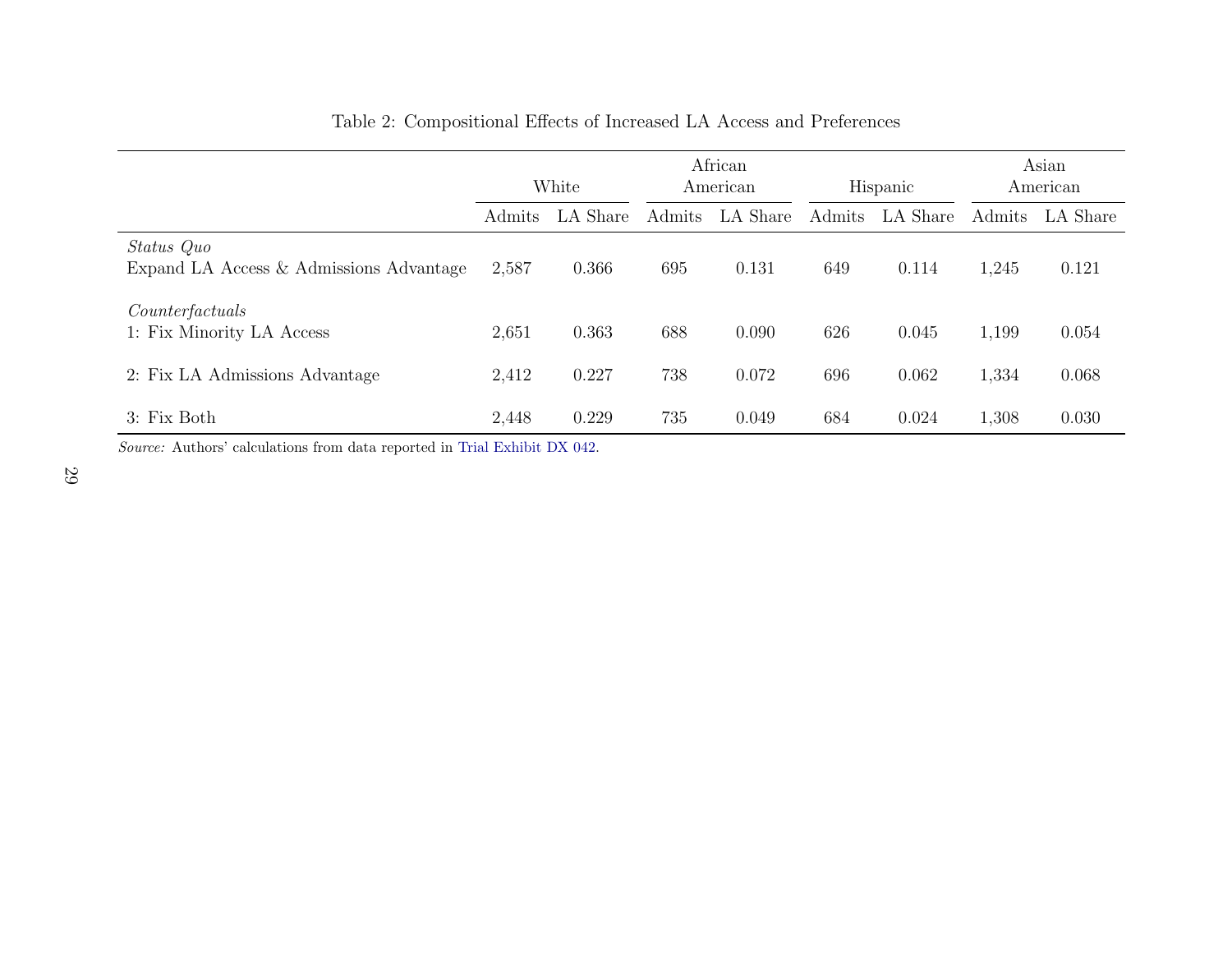## <span id="page-30-0"></span>A Proofs of Theorems

This appendix contains proofs for the two theorems included in the text.

#### <span id="page-30-1"></span>A.1 Proof of Theorem 1

When the objective function of the university is

$$
\max_{c_l,c_n} N_l \int_{c_l} x \phi_l(x) dx + N_n \int_{c_n} x \phi_n(x) dx + h \left( N_l \left[ 1 - \Phi_l(c_l) \right] \right)
$$
  
s.t.  $N_l(1 - \Phi_l(c_l)) + N_n(1 - \Phi_n(c_n)) = \overline{N}$ 

with  $h(\cdot) > 0, h'(\cdot) > 0, h''(\cdot) < 0$ , the first-order conditions of the Lagrangian are

$$
-N_l c_l \phi_l(c_l) - h'(\cdot) N_l \phi_l(c_l) - \lambda N_l \phi_l(c_l) = 0
$$

$$
-N_n c_n \phi_n(c_n) - \lambda N_n \phi_n(c_n) = 0
$$

$$
\overline{N} - N_l (1 - \Phi_l(c_l)) - N_n (1 - \Phi_n(c_n)) = 0
$$

Using the first two equations it is straightforward to see that  $c_n = c_l + h'(\cdot)$ , or that the cutoff is lower for legacies.

Using this result, we can write the final first-order condition as

$$
\overline{N} - N_l(1 - \Phi_l(c_l)) - N_n(1 - \Phi_n(c_l + h'(\cdot))) = 0.
$$

We can take the derivative of both sides with respect to  $N_n$ , exploiting the fact that  $c_l$  is an implicit function of  $N_n$ , and recover

$$
\frac{\partial c_l}{\partial N_n} = \frac{1 - \Phi_n(c_l + h'(\cdot))}{N_l \phi_l(c_l) + N_n \phi_n(c_l + h'(\cdot)) [-h''(\cdot)N_l \phi_l(c_l)]} > 0
$$

since  $h''(·) < 0$  and all other terms in the expression are positive.

If the cutoff rises, the number of legacy admits will fall, so an increase in  $N_n$  will result in a decrease in the number of legacy admits.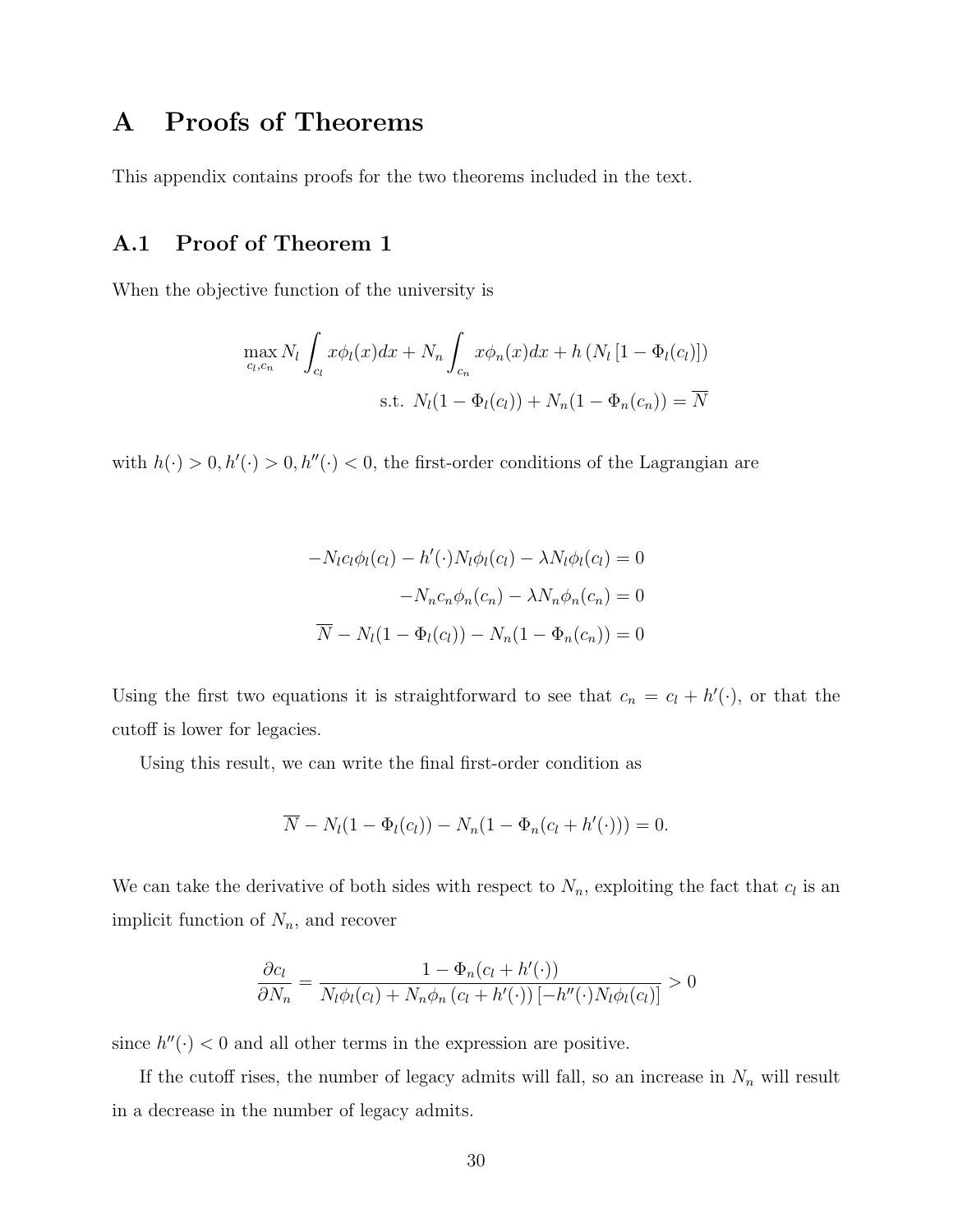### <span id="page-31-0"></span>A.2 Proof of Theorem 2

When the objective function of the university is

$$
\max_{c_l, c_n} \left( N_l \int_{c_l} x \phi_l(x) dx + N_n \int_{c_n} x \phi_n(x) dx \right) h \left( N_l [1 - \Phi_l(c_l)] \right)
$$
  
s.t.  $N_l (1 - \Phi_l(c_l)) + N_n (1 - \Phi_n(c_n)) = \overline{N}$ 

with  $h(\cdot) > 0, h'(\cdot) > 0, h''(\cdot) < 0$ , the first-order conditions of the Lagrangian are

$$
-N_{l}c_{l}\phi_{l}(c_{l})h(\cdot) - h'(\cdot)(N_{l}\phi_{l}(c_{l})) \left(N_{l}\int_{c_{l}} x\phi_{l}(x)dx + N_{n}\int_{c_{n}} x\phi_{n}(x)dx\right) - \lambda N_{l}\phi_{l}(c_{l}) = 0
$$

$$
-N_{n}c_{n}\phi_{n}(c_{n})h(\cdot) - \lambda N_{n}\phi_{n}(c_{n}) = 0
$$

$$
\overline{N} - N_{l}(1 - \Phi_{l}(c_{l})) - N_{n}(1 - \Phi_{n}(c_{n})) = 0
$$

Using the first two equations, we can relate  $c_l$  and  $c_n$  according to,

$$
c_n - c_l = \frac{h'(\cdot) \left( N_l \int_{c_l} x \phi_l(x) dx + N_n \int_{c_n} x \phi_n(x) dx \right)}{h(\cdot)}.
$$

Combined with the capacity constraint, this give us two equations in two unknowns. We can rewrite each equation as implicit functions  $f(\cdot)$  and  $g(\cdot)$ , where  $N_n$  and  $N_l$  are exogenous arguments and  $c_n$  and  $c_l$  are endogenous arguments:<sup>[30](#page-31-1)</sup>

$$
f(c_l(N_n, N_l), c_n(N_n, N_l), N_n, N_l) = (c_l - c_n)h(N_l(1 - \Phi_l(c_l))) + h'(\cdot) \left( N_l \int_{c_l} x \phi_l(x) dx + N_n \int_{c_n} x \phi_n(x) dx \right) = 0
$$

and

$$
g(c_l(N_n, N_l), c_n(N_n, N_l), N_n, N_l) = \overline{N} - N_l(1 - \Phi_l(c_l)) - N_n(1 - \Phi_n(c_n)) = 0
$$

<span id="page-31-1"></span> $^{30}\text{Recall}$  that  $\overline{N}$  is assumed to be fixed.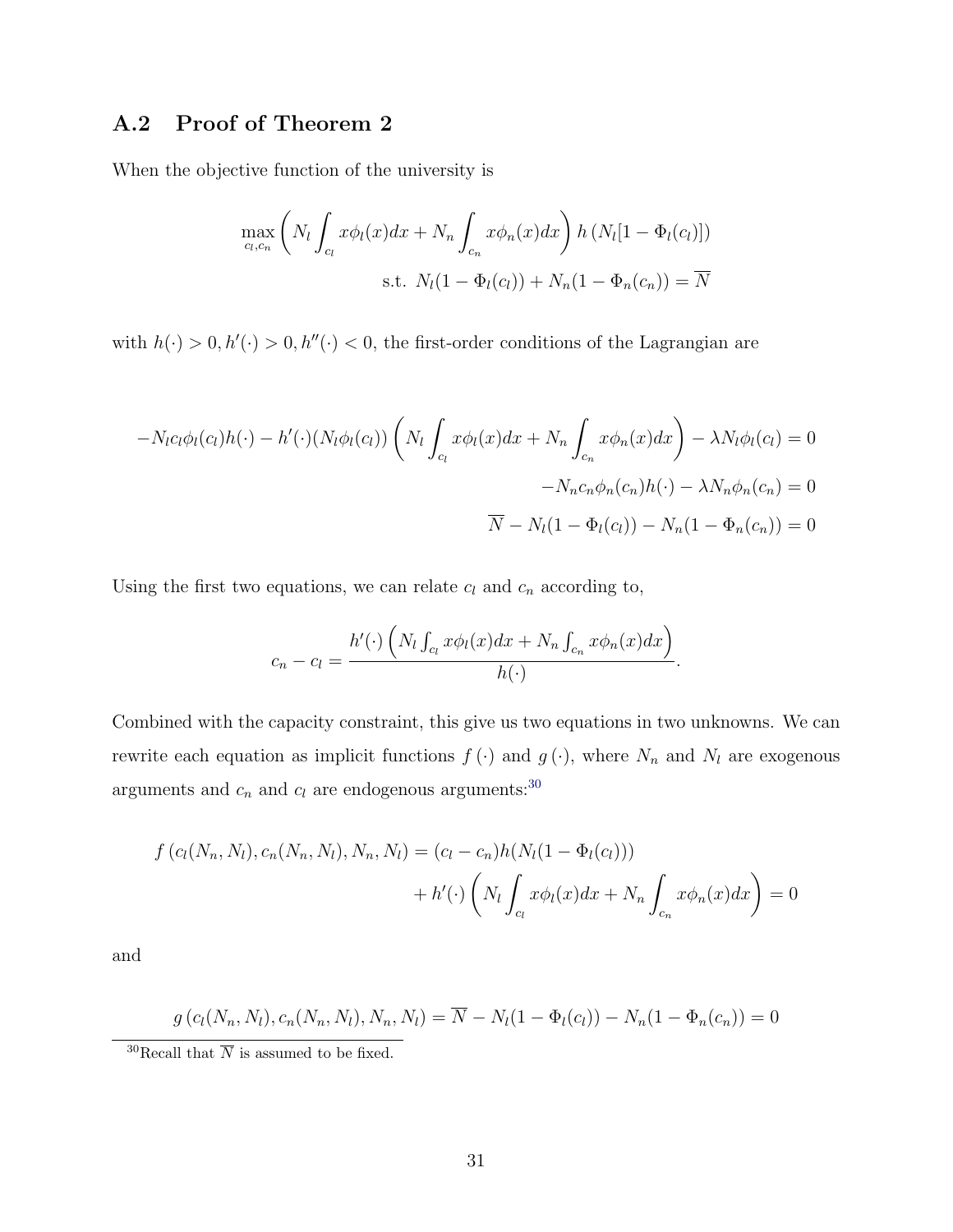Using the Implicit Function Theorem, we can show that

$$
\frac{\partial c_l}{\partial N_n} = \frac{f'_{c_n} g'_{N_n} - g'_{c_n} f'_{N_n}}{f'_{c_l} g'_{c_n} - g'_{c_l} f'_{c_n}}
$$

where

$$
f'_{c_n} = -h'(\cdot)N_n c_n \phi_n(c_n) - h(\cdot)
$$
  
\n
$$
g'_{N_n} = -(1 - \Phi_n(c_n))
$$
  
\n
$$
g'_{c_n} = N_n \phi_n(c_n)
$$
  
\n
$$
f'_{N_n} = h'(\cdot) \int_{c_n} x \phi_n(x) dx
$$
  
\n
$$
f'_{c_l} = h(\cdot) - h''(\cdot)N_l \phi_l(c_l) \left(N_l \int_{c_l} x \phi_l(x) dx + N_n \int_{c_n} x \phi_n(x) dx\right) - N_l \phi_l(c_l) (h'(\cdot) (2c_l - c_n))
$$
  
\n
$$
g'_{c_l} = N_l \phi_l(c_l)
$$

The denominator is:

$$
\left[h(\cdot) - h''(\cdot)N_l\phi_l(c_l)\left(N_l\int_{c_l}x\phi_l(x)dx + N_n\int_{c_n}x\phi_n(x)dx\right) - N_l\phi_l(c_l)(h'(\cdot)(2c_l - c_n))\right]N_n\phi_n(c_n) + N_l\phi_l(c_l)[h'(\cdot)N_n c_n\phi_n(c_n) + h(\cdot)]
$$

which can be rewritten as

$$
N_n \phi_n(c_n)h(\cdot) + N_l \phi_l(c_l)h(\cdot) + 2N_l \phi_l(c_l)N_n \phi_n(c_n)(h'(\cdot)(c_n - c_l)) - h''(\cdot)N_l \phi_l(c_l)N_n \phi_n(c_n) \left(N_l \int_{c_l} x \phi_l(x) dx + N_n \int_{c_n} x \phi_n(x) dx\right).
$$

Since  $c_n > c_l$ ,  $h(\cdot) > 0$ ,  $h'(\cdot) > 0$ , and  $h''(\cdot) < 0$ , all the terms in the expression are positive, so the sign of denominator is positive.

Now consider the numerator:

$$
\left[h'(\cdot)N_n c_n \phi_n(c_n) + h(\cdot)\right]\left[1 - \Phi_n(c_n)\right] - N_n \phi_n(c_n)h'(\cdot) \int_{c_n} x \phi_n(x) dx
$$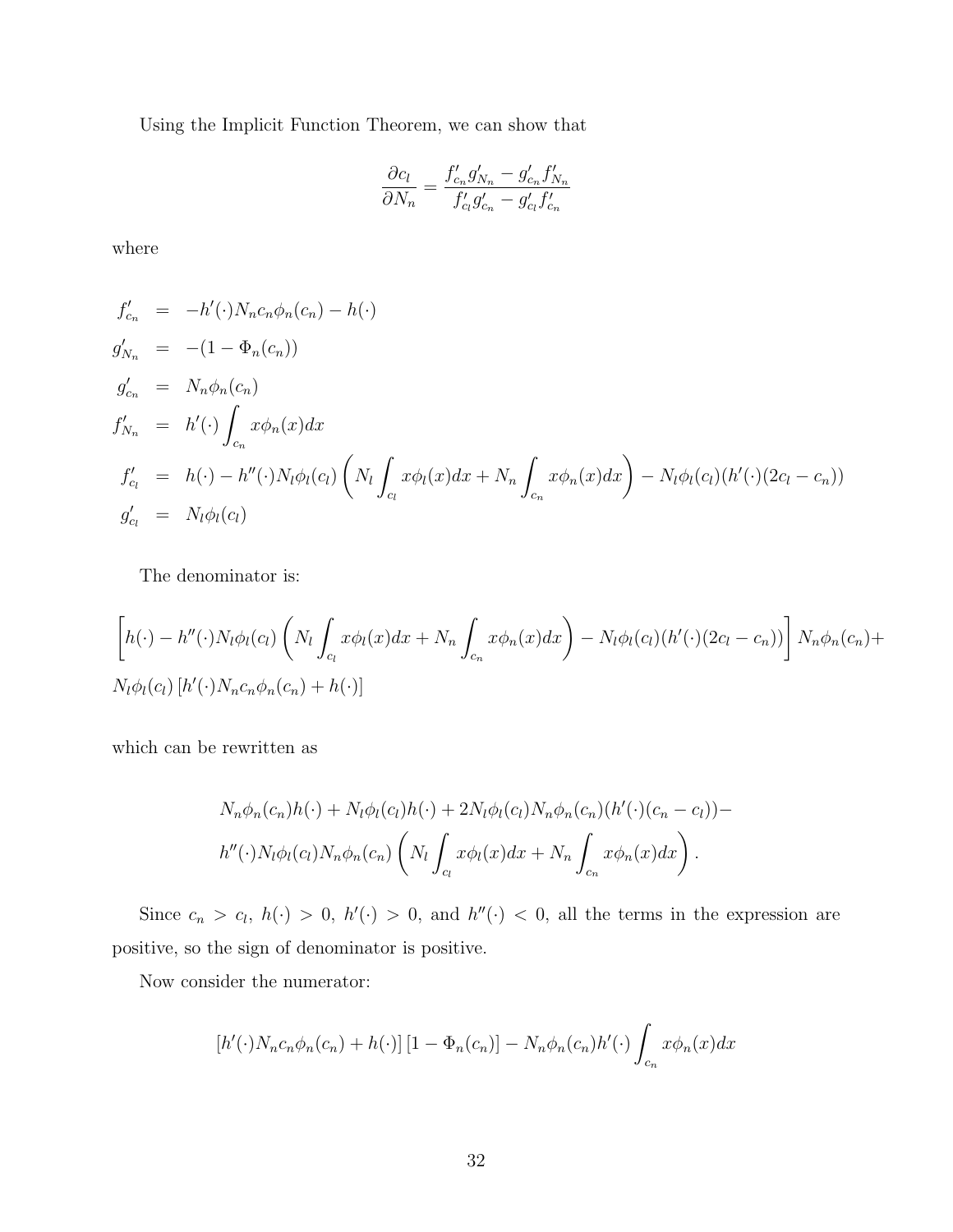which can be rewritten as:

$$
h'(\cdot)N_n\phi_n(c_n)(1-\Phi_n(c_n))\left[c_n-\frac{\int_{c_n}x\phi_n(x)dx}{1-\Phi(c_n)}\right]+h(\cdot)(1-\Phi(c_n))
$$

The term inside the brackets is negative: the expected value of  $x$  conditional on being above the cutoff has to be greater than the cutoff.  $h'(\cdot)N_n\phi_n(c_n)(1-\Phi_n(c_n))$  and  $h(\cdot)(1-\Phi(c_n))$ are both positive. Thus,  $\frac{\partial c_l}{\partial N_n} \leq 0$  when

$$
h(\cdot) \le h'(\cdot)N_n \phi_n(c_n) \left[ \frac{\int_{c_n} x \phi_n(x) dx}{1 - \Phi(c_n)} - c_n \right].
$$

We have used the fact that the Implicit Function Theorem (applied to our first order conditions) states that

$$
\begin{bmatrix}\n\frac{\partial c_l}{\partial N_n} \\
\frac{\partial c_n}{\partial N_n}\n\end{bmatrix} = - \begin{bmatrix}\nf'_{c_l} & f'_{c_n} \\
g'_{c_l} & g'_{c_n}\n\end{bmatrix}^{-1} \begin{bmatrix}\nf'_{N_n} \\
g'_{N_n}\n\end{bmatrix}.
$$

Using the fact that that the negative inverse of the square matrix is

$$
-\left[\begin{array}{cc}f'_{c_l} & f'_{c_n} \\ g'_{c_l} & g'_{c_n}\end{array}\right]^{-1} = \frac{1}{f'_{c_l}g'_{c_n} - g'_{c_l}f'_{c_n}}\left[\begin{array}{cc} -g'_{c_n} & f'_{c_n} \\ g'_{c_l} & -f'_{c_l}\end{array}\right],
$$

we have

$$
\frac{\partial c_l}{\partial N_n} = \frac{f'_{c_n} g'_{N_n} - g'_{c_n} f'_{N_n}}{f'_{c_l} g'_{c_n} - g'_{c_l} f'_{c_n}},
$$

as we claimed earlier in the proof.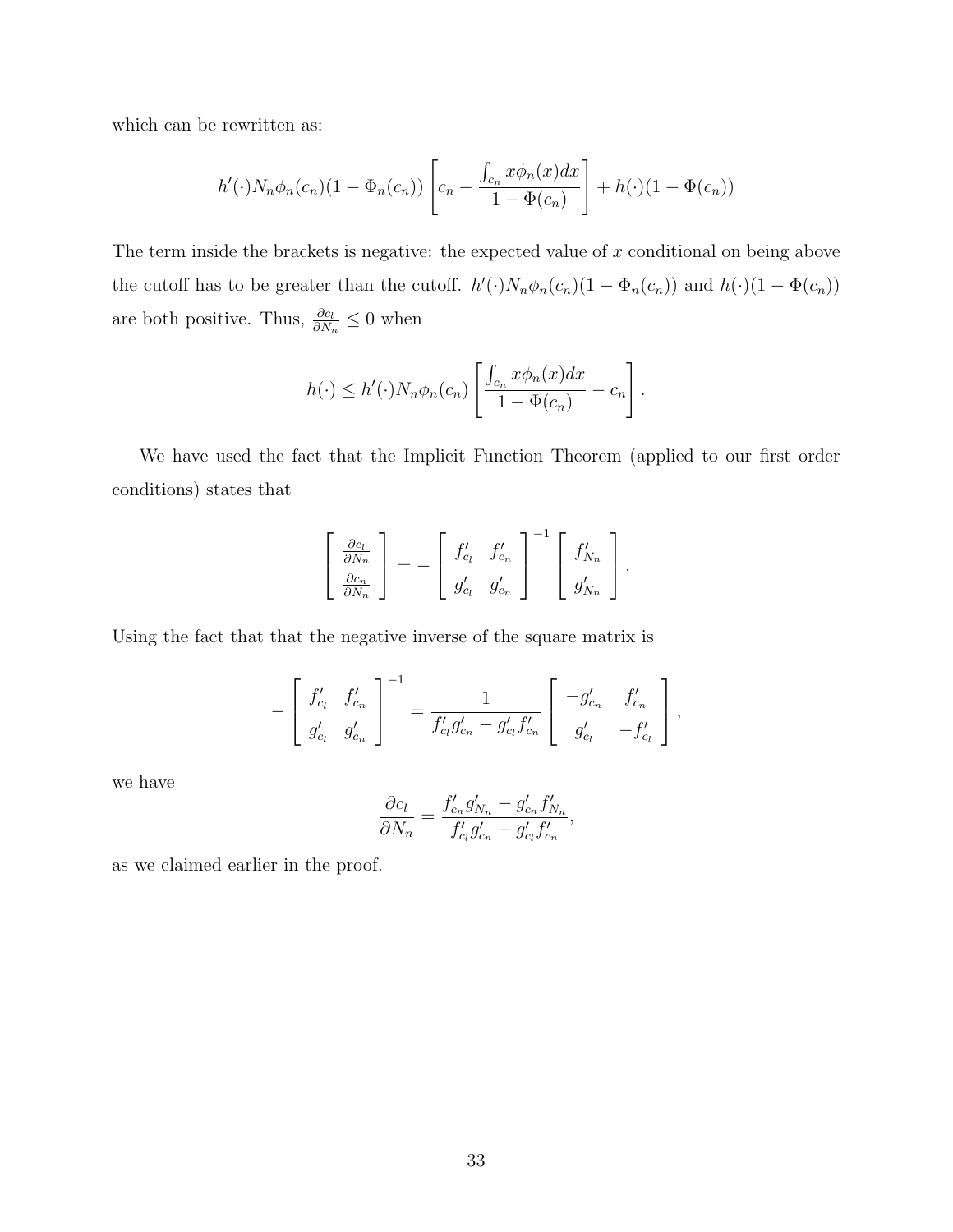# <span id="page-34-0"></span>B Supporting Figures and Tables



Figure B1: Trends in Average SAT Scores, Classes of 2000–2017

Note: Includes only domestic applicants.

Source: Authors' calculations from SFFA v. Harvard [Trial Exhibit DX 042.](#page-24-1)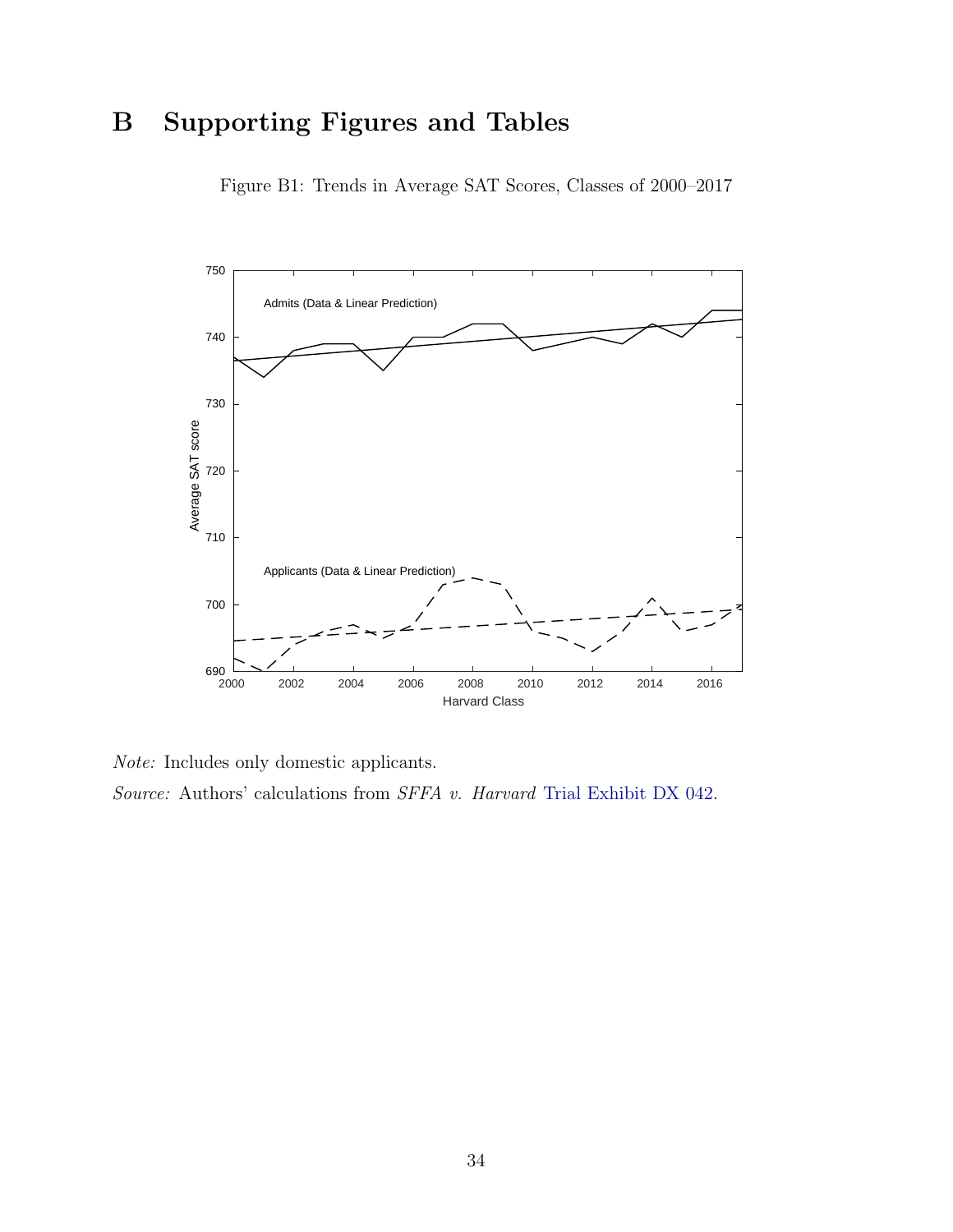<span id="page-35-0"></span>



Note: Domestic applicants only. Source: Authors' calculations from SFFA v. Harvard [Trial Exhibit DX 042.](#page-24-1)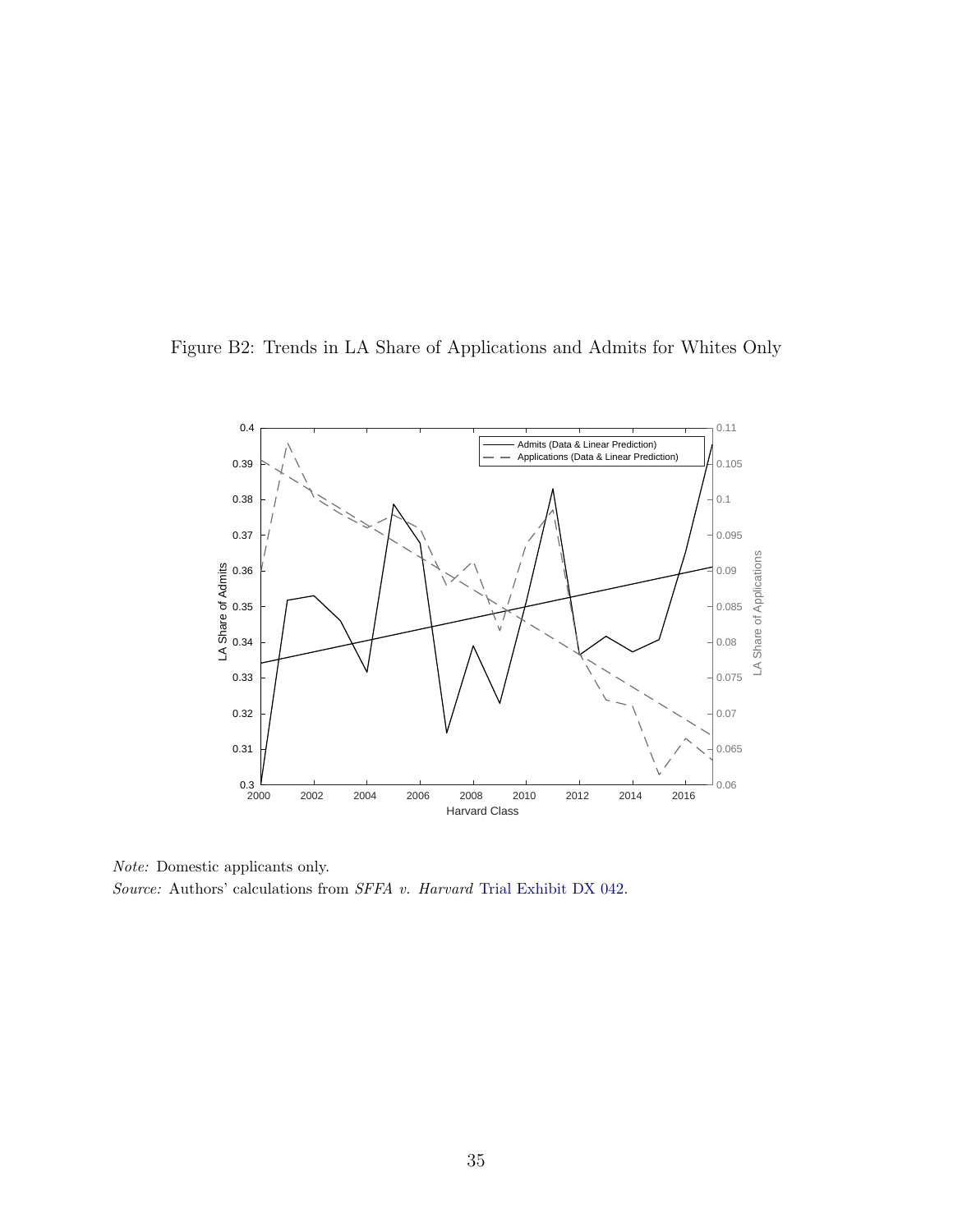<span id="page-36-0"></span>

|      |            | Legacy and Athlete |              | Non-Legacy and Non-Athletes |        |              |  |  |
|------|------------|--------------------|--------------|-----------------------------|--------|--------------|--|--|
| Year | Applicants | Admits             | Matriculants | Applicants                  | Admits | Matriculants |  |  |
| 2000 | 989        | 409                | 324          | 14,841                      | 1,547  | 1,203        |  |  |
| 2001 | 1,039      | 485                | 397          | 13,242                      | 1,533  | 1,130        |  |  |
| 2002 | 1,026      | 492                | 411          | 13,559                      | 1,478  | 1,143        |  |  |
| 2003 | 1,074      | 485                | 409          | 14,682                      | 1,455  | 1,117        |  |  |
| 2004 | 1,094      | 491                | 419          | 15,108                      | 1,462  | 1,116        |  |  |
| 2005 | 1,101      | 540                | 444          | 15,267                      | 1,414  | 1,067        |  |  |
| 2006 | 1,155      | 515                | 437          | 15,887                      | 1,405  | 1,060        |  |  |
| 2007 | 1,086      | 444                | 392          | 17,049                      | 1,490  | 1,105        |  |  |
| 2008 | 1,038      | 464                | 402          | 15,864                      | 1,469  | 1,086        |  |  |
| 2009 | 1,034      | 433                | 381          | 18,377                      | 1,486  | 1,104        |  |  |
| 2010 | 1,081      | 473                | 418          | 18,240                      | 1,468  | 1,114        |  |  |
| 2011 | 1,121      | 476                | 419          | 17,974                      | 1,439  | 1,073        |  |  |
| 2012 | 1,079      | 451                | 405          | 21,877                      | 1,531  | 1,080        |  |  |
| 2013 | 1,094      | 472                | 427          | 23,556                      | 1,505  | 1,069        |  |  |
| 2014 | 1,095      | 454                | 400          | 24,388                      | 1,557  | 1,104        |  |  |
| 2015 | 1,069      | 450                | 399          | 27,867                      | 1,518  | 1,068        |  |  |
| 2016 | 1,114      | 449                | 409          | 26,861                      | 1,411  | 1,070        |  |  |
| 2017 | 1,094      | 488                | 437          | 27,512                      | 1,349  | 1,037        |  |  |

Table B1: Domestic Applicants, Admits, and Matriculants by Class

Note: Domestic applicants only.

Source: Authors' calculations from SFFA v. Harvard [Trial Exhibit DX 042.](#page-24-1)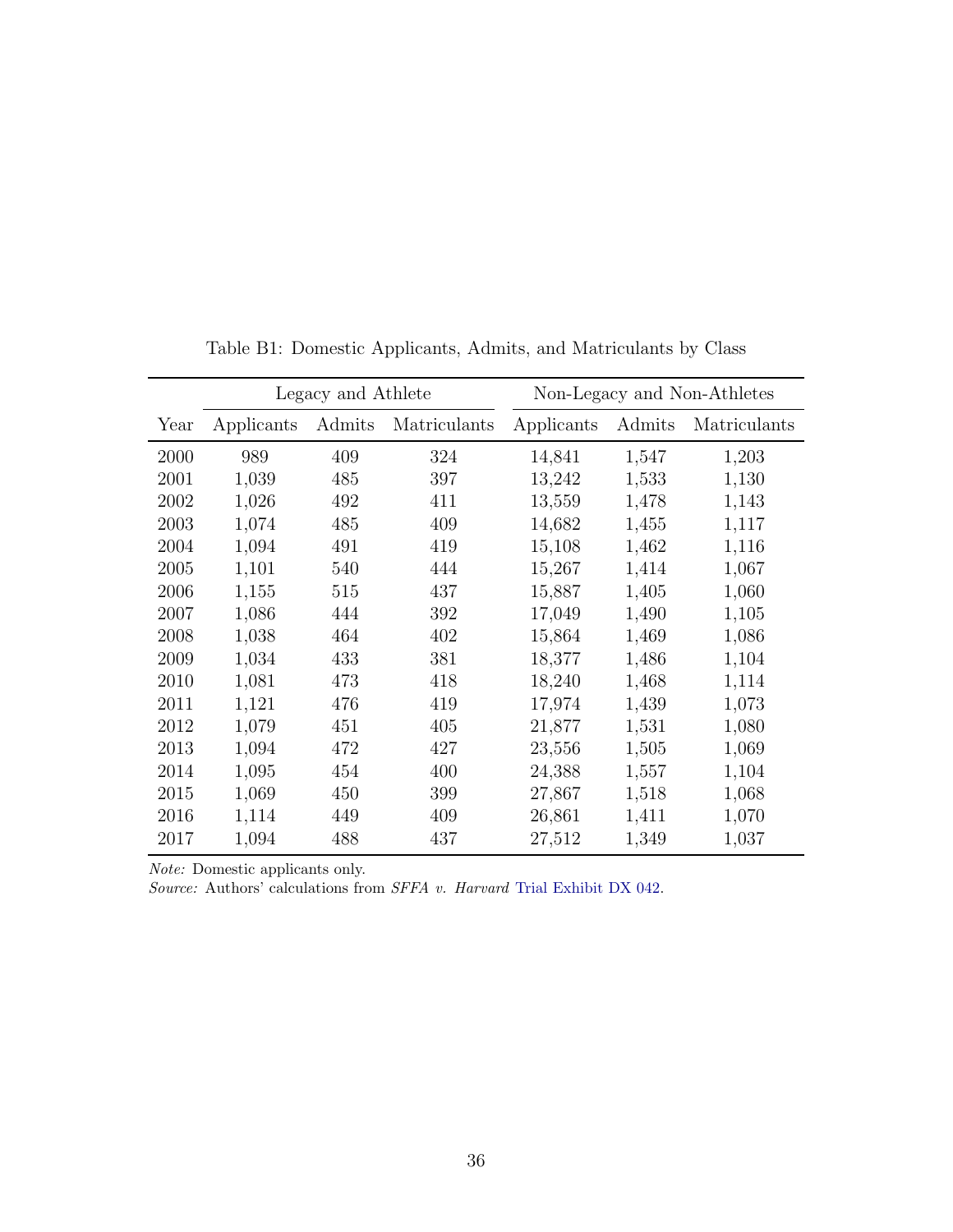<span id="page-37-0"></span>

Figure B3: Application Trends at Harvard and Other Elites

Notes: Panel (a) lists, by year, the total number of applications submitted to Harvard, compared to the total number of applications submitted to Other Elites divided by the number of Other Elite universities. Panel (b) lists growth rates based on the numbers presented in Panel (a).

Other Elites include the following: Amherst College, Caltech, Carnegie Mellon, Columbia, Cornell, Dartmouth, Duke, Harvey Mudd, Johns Hopkins, MIT, Northwestern, Pomona College, Princeton, Rice, Stanford, Swarthmore, Penn, Williams, and Yale. These were chosen because they are 4-year public and private universities that have a 75th percentile math SAT score greater than or equal to 750 between the years of 2001 and 2017, and because they are not missing more than one year of SAT scores or application totals.

Source: Authors' calculations from SFFA v. Harvard [Trial Exhibit DX 042](#page-24-1) and US National Center for Education Statistics' Integrated Postsecondary Education Data System (IPEDS).